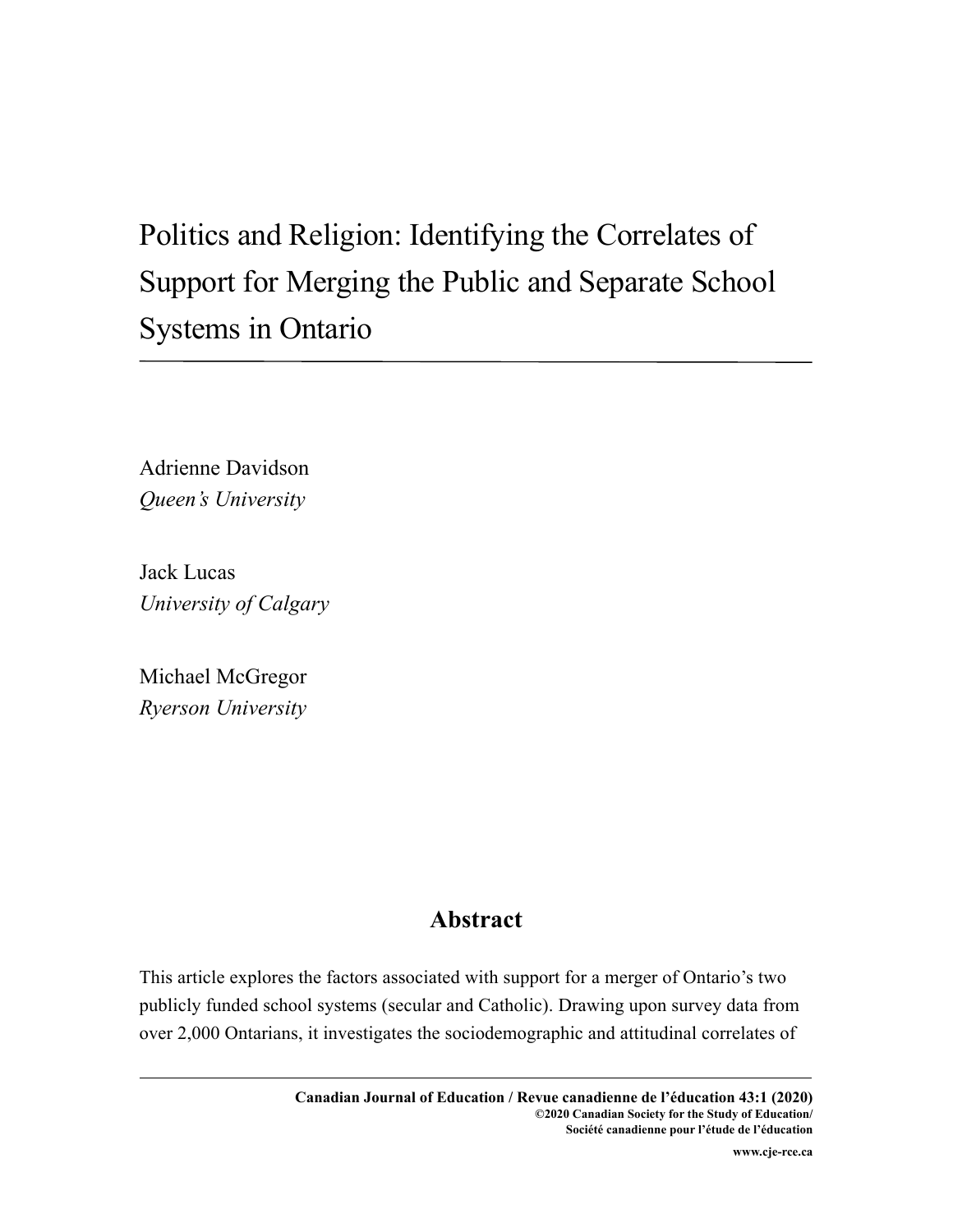opinions toward school system reform. We find evidence that both political attitudes and religious identities are associated with school system attitudes, but that religious identity—specifically Catholicism—has a much more powerful impact. Our findings suggest that coalitions of support and opposition to a school system merger in Ontario are complex and not driven by a single obvious cleavage.

*Keywords:* religious education, public opinion, Ontario

# **Résumé**

Cet article explore les facteurs associés à l'appui d'une fusion des deux systèmes scolaires publics de l'Ontario (laïque et catholique). En nous appuyant sur les données d'une enquête menée auprès de plus de 2000 Ontariens, nous étudions les corrélations sociodémographiques et attitudinales des opinions concernant une réforme du système scolaire. Nos recherches démontrent que les opinions politiques et les identités religieuses sont associées à différentes postures au regard du système scolaire, mais que l'identité religieuse – en particulier le catholicisme – a un impact beaucoup plus puissant. Nos conclusions indiquent que les coalitions qui soutiennent et s'opposent à une fusion des systèmes scolaires en Ontario sont motivées par des idéologies complexes et non par un seul clivage évident.

*Mots-clés :* éducation religieuse, opinion publique, Ontario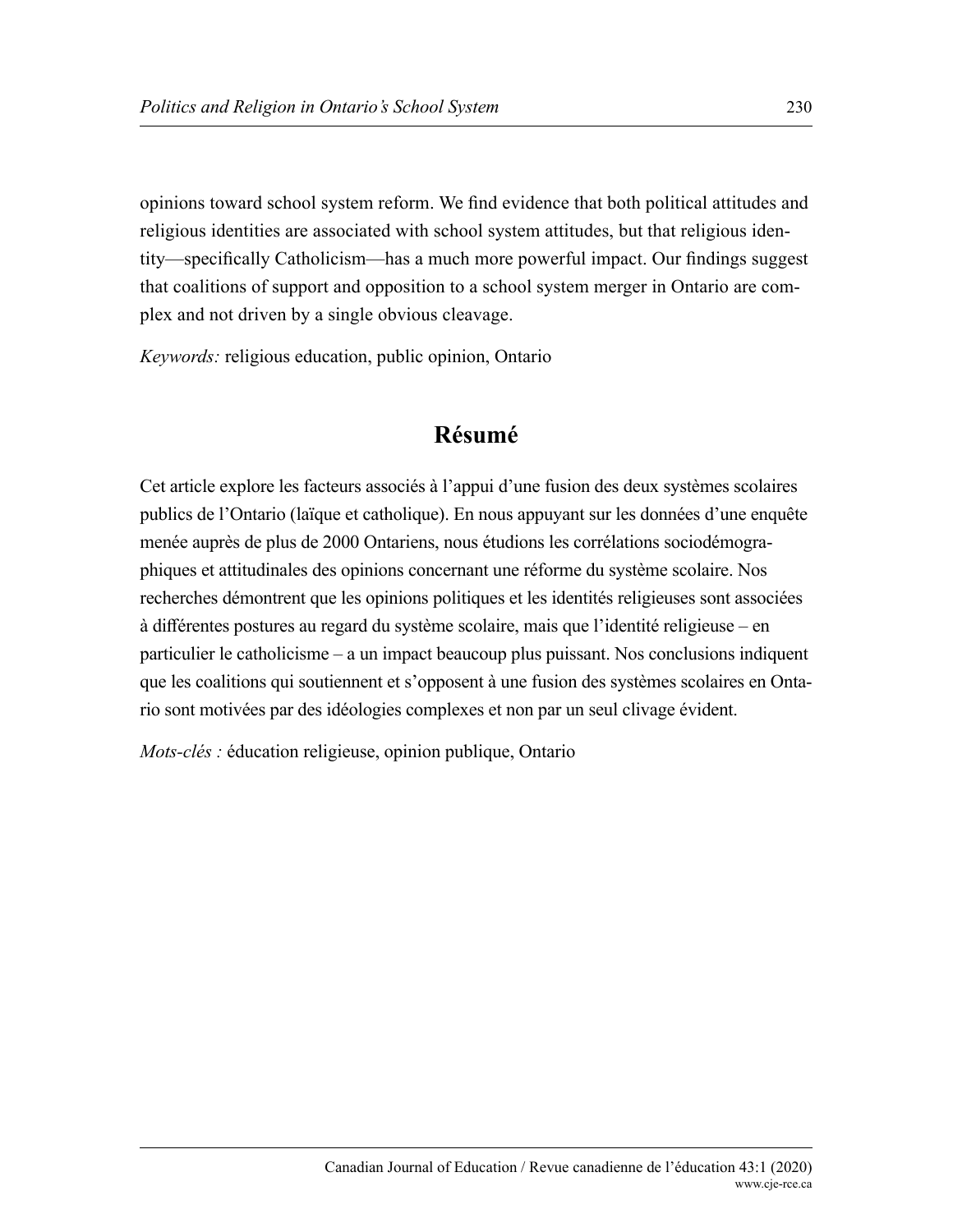#### **Introduction**

Denominational schools are one of the few truly perennial issues in Canadian politics. From the Confederation conferences of the early 1860s to debates about public support for minority religious schools today, the politics of public funding for separate schools has shaped Canadian politics, political parties, and election outcomes through the full sweep of Canadian history. Despite profound changes to the Canadian educational system since Confederation, three provinces—Ontario, Alberta, and Saskatchewan—continue to maintain a system in which both public (secular) and religious (Roman Catholic) school boards coexist alongside one another within a larger public system.

Despite an enormous body of scholarship on the history, politics, and policy implications of Canadian denominational schooling, we know surprisingly little about public opinion on denominational schools in Canada today. Recent public opinion polls suggest that support for the maintenance of the separate school system may be slipping; in a 2017 poll, for instance, 43% of Albertans, 40% of Saskatchewanians, and just 30% of Ontarians supported the continued existence of the separate system (Bourne, 2017). These overall rates of support are interesting, but they tell us little about *who* supports the separate system. Is opinion on the issue divided along partisan or ideological lines? Are religious believers more supportive of the system than non-believers—and how does this vary across religious groups? Does exposure to the separate system as a parent with children in school affect opinion on the issue? Answers to these questions would provide a clearer picture of how the public thinks about denominational schools in Canada today as well as the groups that are likely to line up in support or opposition to major reforms to the current system in the three provinces in which it still exists.

Drawing on survey data from the Canadian Municipal Election Study (CMES), this article explores the factors that are associated with support and opposition to a merger of the two publicly funded school systems in Ontario. With survey data from more than 2,000 Ontarians in three major cities—London, Mississauga, and Toronto—we provide a first systematic investigation of the sociodemographic and attitudinal correlates of opinions toward school system reform. We find evidence that both political attitudes and religious identities of Ontarians are associated with school system attitudes, but that religious identity—specifically Catholicism—has a much more powerful impact. Our findings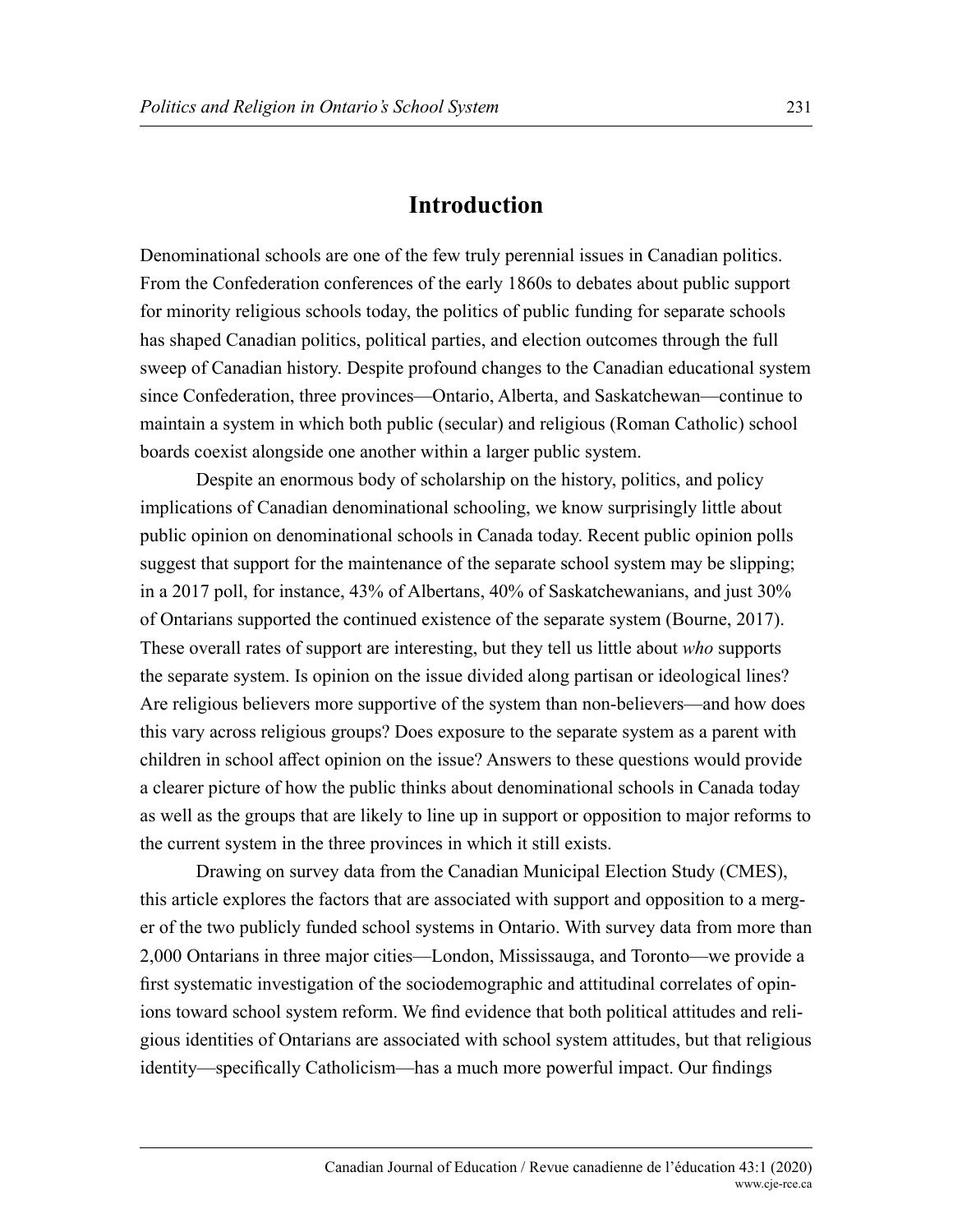suggest that coalitions of support and opposition to a school system merger in Ontario are complex and not driven by a single obvious cleavage.

## **School Board Politics—the Case of Ontario**

Denominational schools are the result of a long-standing historical compromise that dates to the founding of the federation. The compromise is itself a reflection of the unique challenge of bringing together two distinct national groups—the British (predominantly English Protestant) and the French (predominantly Roman Catholic)—into a common union. The presence of minority Roman Catholic communities in Upper Canada and Protestant communities in Lower Canada necessitated that protections for religious education be built into the Constitution to protect religious minority groups from oppression. The result was the inclusion of section 93 in the Constitution Act of 1867, which assigned responsibility for education policy to the provinces and provided constitutional protection for minority religious instruction in those provinces which had a pre-Confederation history of minority religious schooling (though this was limited to Protestants and Catholics, to the exclusion of all other religious groups).

In Ontario, the only one of the founding provinces that continues to publicly fund a separate Roman Catholic school system, the post-war history of separate schooling has largely been one of *expansion* rather than retrenchment. In the early post-war period, economic and population growth led to rapid separate school enrolment increases (Stamp, 1985), but public funding for separate schools was limited to Grade 9 and below (Brennan, 2011). As the public system moved away from its Protestant roots toward an increasingly secular model of inclusive education, the Roman Catholic community advocated strenuously for separate school funding at the secondary level. By the late 1960s, Roman Catholic boards were permitted to open Catholic secondary schools in Ontario, but received limited public funds for the schools (Brennan, 2011). This situation changed dramatically when, in 1984, Progressive Conservative Premier Bill Davis extended public funding to separate schools through to Grade 13 (Stamp, 1985).

Premier Davis's decision reignited public debates over the place of religious education in Ontario. Several interest groups, including the Ontario Secondary School Teachers' Federation, the Association of Large School Boards of Ontario, and the Metropolitan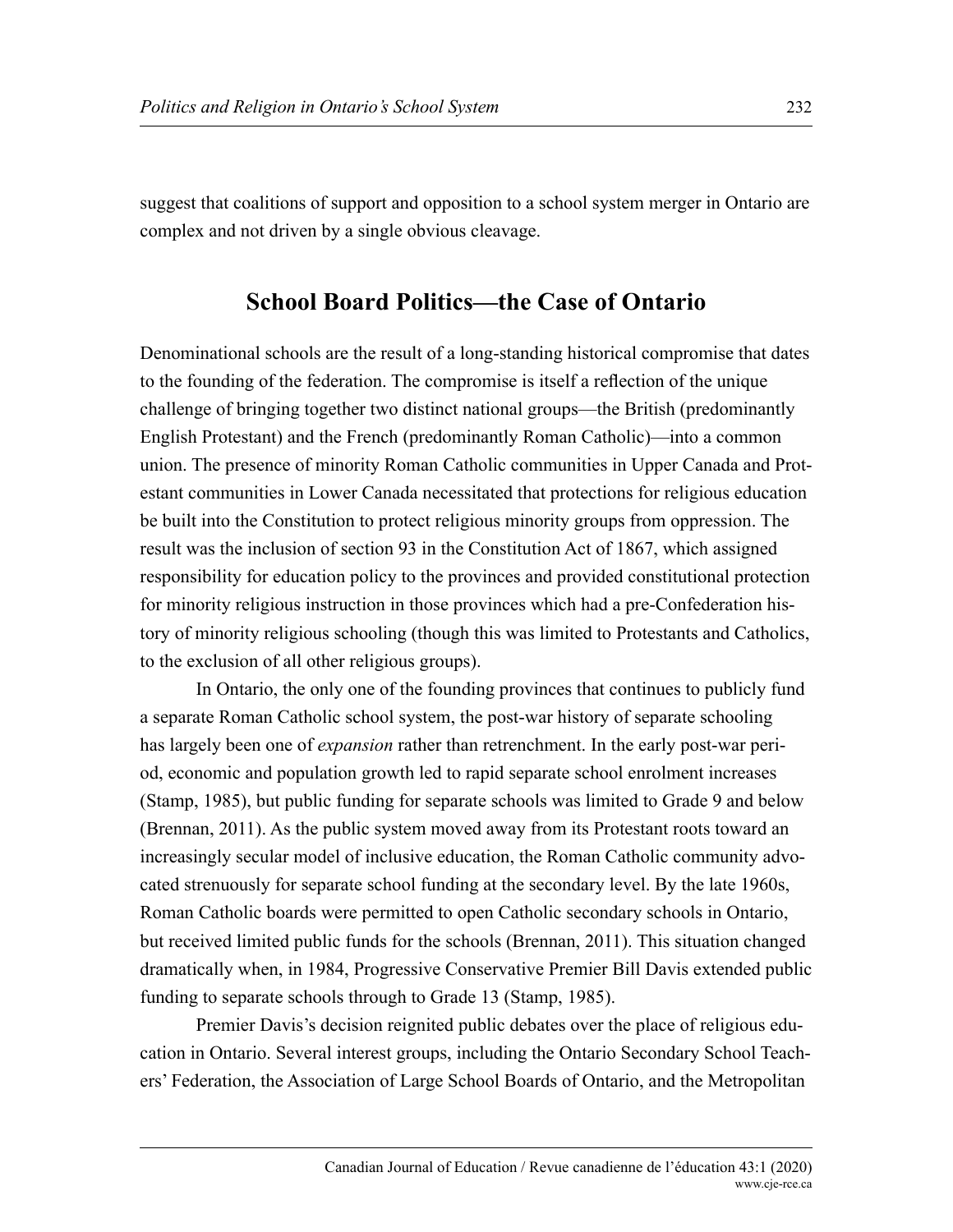Toronto School Board came together to challenge the new legislation in court (Gidney, 1999). Some Catholic groups were also unhappy with the change, since the funding arrangement would allow non-Catholic students to attend separate Catholic high schools. This raised concerns among some Roman Catholic educators over the implications for school integrity and the potential dilution of the religious character of schools (Brennan, 2011; Haggart, 1998). Despite these organized responses from influential interest groups on both sides of the political spectrum, Ontario political parties coalesced around the decision of the Davis government.<sup>1</sup>

Education politics in Ontario shifted toward other issues in the 1990s and early 2000s. Major shifts in education funding, school board amalgamations, and an (unimplemented) proposal for vouchers to improve "parent choice" dominated the headlines in education policy during the tenure of Premier Mike Harris. A "trial balloon" floated by the Harris government in 1996 to abolish *all* school boards in Ontario was retracted as quickly as it was proposed (Lucas, 2016). The election of Dalton McGuinty's Liberal government in 2003 came with a promise to focus intensively on "fixing" the education system, but McGuinty's government never proposed a dismantling of the separate system. During the 2000s, the only major attempt at reform came in the 2007 Ontario election, when Progressive Conservative leader John Tory campaigned on a proposal to expand public funding to all minority religious schools. Though Tory and his Conservative party were soundly defeated in the election, he nevertheless put the topic of publicly funded religious education on the public agenda.<sup>2</sup>

In recent years, the separate school system in Ontario has faced serious challenges. Demographic shifts present some of the most immediate practical (and political) obstacles. Though they remain a minority within the province (the condition for their initial inclusion in the Constitution), Catholics are today the second largest religious denomination in Ontario (at approximately 31.5% of the Ontario population), just below Protestants. However, relative to other minority religious groups, the growth of the

<sup>1</sup> Though Bill Davis lost the election in 1985, it cannot be easily connected to the Catholic school funding question. All parties had come out in support of the funding decision, and they furthermore refused to debate the policy publicly during the election campaign; as such, the electoral implications of the policy decision are hard to concretely pin down.

<sup>2</sup> See MacLellan (2012) for a detailed historical account of the political intersection of religion and education in Ontario.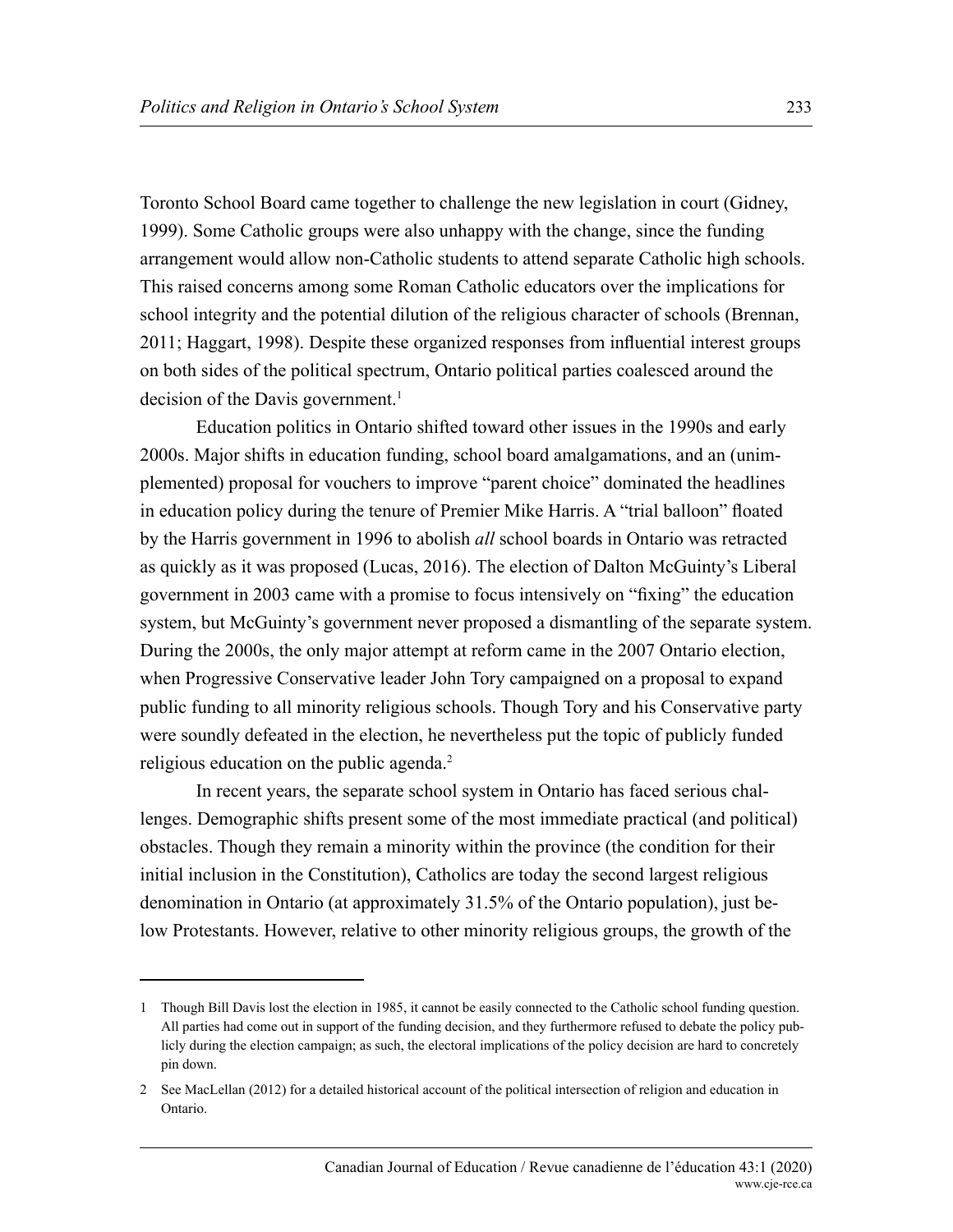Catholic population has largely stagnated. Since the early 1990s, there has been considerable growth in the presence of Muslim, Hindu, Sikh, Buddhist, and other non-Catholic Christians. These demographic shifts raise two challenges for Catholic education. First are practical considerations. Education in Ontario is funded on a per-student basis, and some Catholic boards face stagnant or declining enrolment at the elementary level.<sup>3</sup> To compensate for these changes, several boards have responded by changing the eligibility requirements for students to attend Catholic elementary schools. Until recently, most Catholic school boards required parents to show a Catholic baptismal certificate for children being enrolled and/or for the parents/guardians enrolling their children in Catholic schools. However, most Catholic boards have begun to relax this requirement and admit non-Catholic students (Alphonso, 2018a).

These changes in Ontario echo similar challenges for separate school boards in other provinces. A recent court decision in Saskatchewan ruled that provincial funding of non-Catholic children to attend separate schools is unconstitutional under the Charter. The decision threatened to move over 10,000 children from the Catholic board into the public one, prompting the government of Saskatchewan to invoke the notwithstanding clause to override the court's decision while they appeal (CBC News, 2017). In Newfoundland and Labrador, the economic costs of maintaining separate boards in the face of declining enrolments was an important factor in that province's decision to establish a single public school board system in 1998.

The second consideration stems from an ideational shift regarding the relationship between the state and religious institutions, and a growing trend toward secularization. According to the 2011 National Household Survey, Ontario's third-largest religious group is "no religion." A growing secularization movement in Quebec figured prominently in the decision to remove that province's denominational school system. As religious identity in Ontario becomes both more diverse and less important as a central organizing feature of the province's political culture, challenges to public funding for a Catholic separate school system are likely to persist.

<sup>3</sup> The expansion of public funding support to Catholic high schools under Progressive Conservative Premier Davis in 1980 meant that any Ontarian, regardless of religious background, is eligible to attend. However, the same is not true at the elementary school level.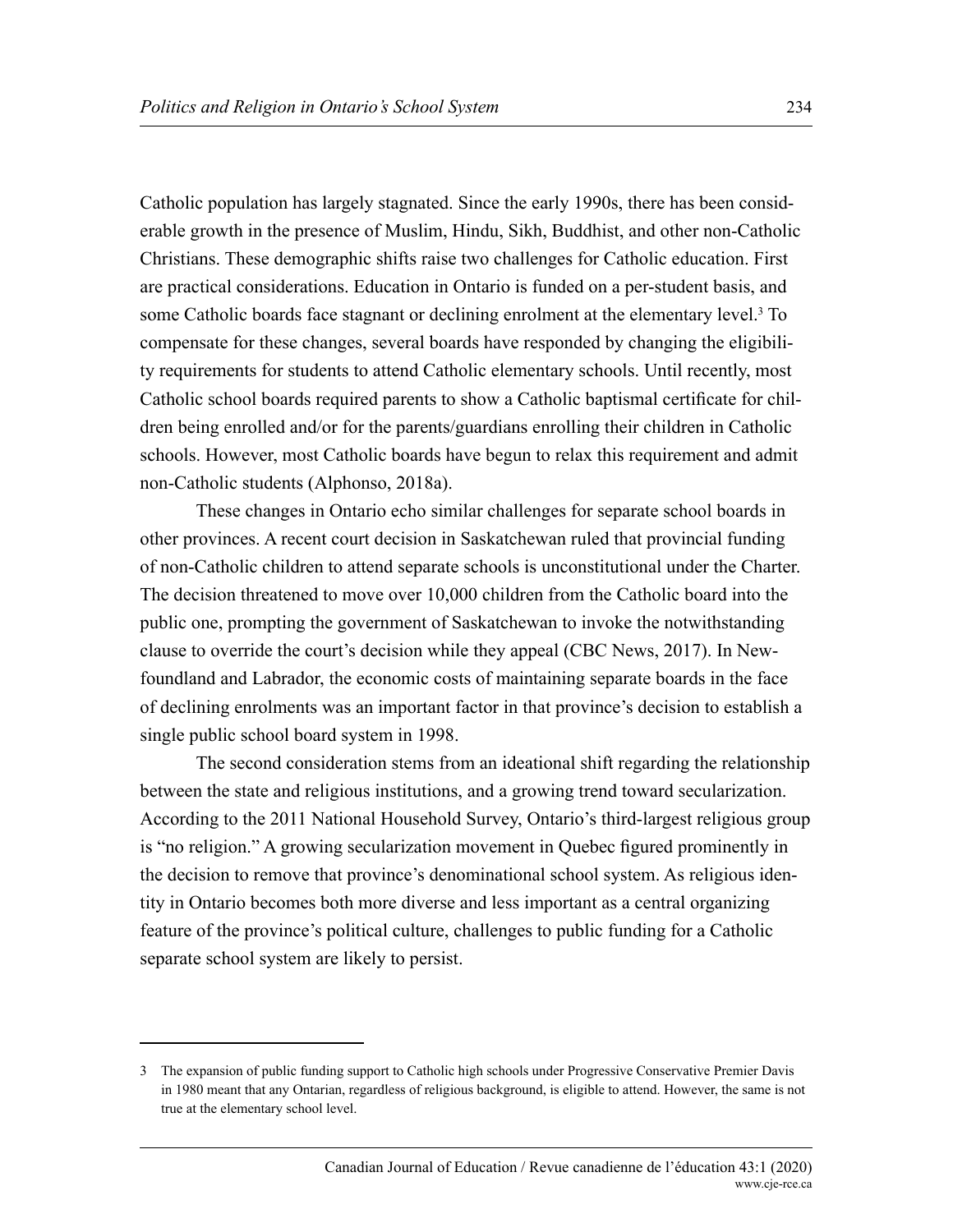These difficulties appear to be reflected in recent public opinion polling on the separate school system in Ontario. In a 2012 poll, 48% of Ontarians disagreed with taxpayer support for the Catholic board (Ferguson, 2012). Subsequent polling suggests public support for Catholic schools has slipped further, with polls in 2015 and 2018 finding public support for a merger of public and separate schools at 51% and 56%, respectively (Forum Research, 2015; Russell, 2018). Though the constitutional basis for the continued existence of Catholic schools in Ontario is thus firm, public support is much less so.

# **Expectations**

#### **Political Expectations**

The historical context of the Ontario school system, along with recent controversies related to faith-based school funding and the public school curriculum, suggests four main dimensions on which we might expect attitudes toward a school system merger to vary. We outline these expectations in this section and then move on to operationalizing and testing. The first two dimensions can be described as "political," in that they involve partisan or ideological considerations. The latter two (discussed below) are related to religion, in that they entail either one's personal religious beliefs or one's relationship with the Catholic school system.

The first political dimension is *partisanship*. Given a longstanding connection between Catholics and the Liberal Party in Canadian politics, we might initially expect to see some connection between Liberal partisanship and support for the status quo system (Blais, 2005). However, this electoral connection has decayed over the past twenty years (Johnston, 2017), and even if it had remained strong at the federal level it is not clear that we should expect it to translate to the Ontario provincial arena. We thus have few clear expectations about Ontario Liberal partisans' position on the school system. The same is true of New Democrats.

For the Progressive Conservative Party, however, our expectations are somewhat clearer. While few in Ontario may remember that it was a Progressive Conservative premier, Bill Davis, who extended funding to Catholic secondary schools in 1984, John Tory's commitment to funding for faith-based schools in 2007 is a more recent memory, one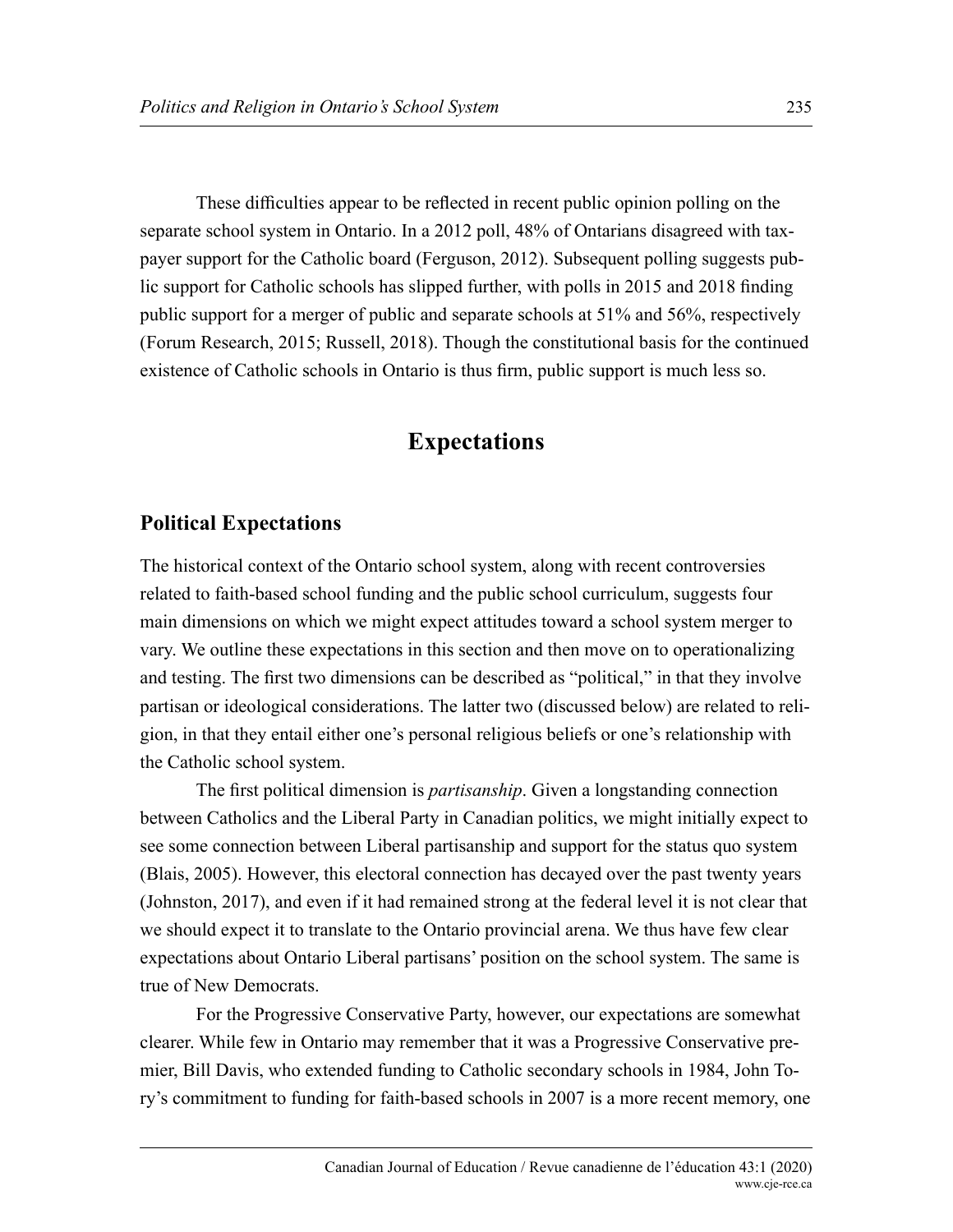that may remain especially salient to Progressive Conservatives. To the extent that Tory's commitment represented an attempt to secure public funding to faith-based schools, it seems that it was a move to bring supporters of faith-based funding into the PC camp (while it may have also pushed opponents away). As such, we would expect to see lower levels of support for a merged school system among Progressive Conservative partisans.

*H1: Progressive Conservative partisans are less likely to support a school system merger than non-partisans and other partisans.* 

We also expect that *political ideology* (the second political dimension on which we expect to see a relationship with attitudes toward merging school systems) shapes patterns of support and opposition to a school system merger. Recent scholarship on denominational schooling in Canada has emphasized how Canada's education institutions are bound up in deep theoretical questions of state neutrality and cultural inclusion (Vipond, 2017; White, 2003). On one side, "liberal neutralists" emphasize the need for a single secular education system in which all children are provided with the same opportunities and learn the shared values that sustain a liberal democratic community. These liberal neutralists, believing that the state should neither discriminate among nor promote particular cultural or religious traditions, strongly support a single public education system.

On the other side of the educational debate, according to recent scholars, are "cultural pluralists" who oppose the liberal neutralist vision for practical and normative reasons. Practically speaking, cultural pluralists follow many other critics of liberalism in arguing that the state is *unable* to be neutral; in the Canadian context, for instance, the structure of the calendar itself (a Christian week, Christian holidays, and so on) privileges some cultural or religious traditions at the expense of others. And at a more normative level, cultural pluralists emphasize the normative *value* of a pluralist education system, in which children have the opportunity to pursue their education alongside members of the same faith or cultural community. This approach emphasizes the injustice of a secular education system that invariably weakens the hold of these cultural commitments, undermining the ability of cultural or religious communities to maintain their differences within a pluralist society.

The distinction between liberal neutralism and cultural pluralism is embedded in larger debates about liberalism and its critics and within liberal theory itself (Levy, 2017; Macedo, 1995). Its relationship with political ideology is thus quite complex, especially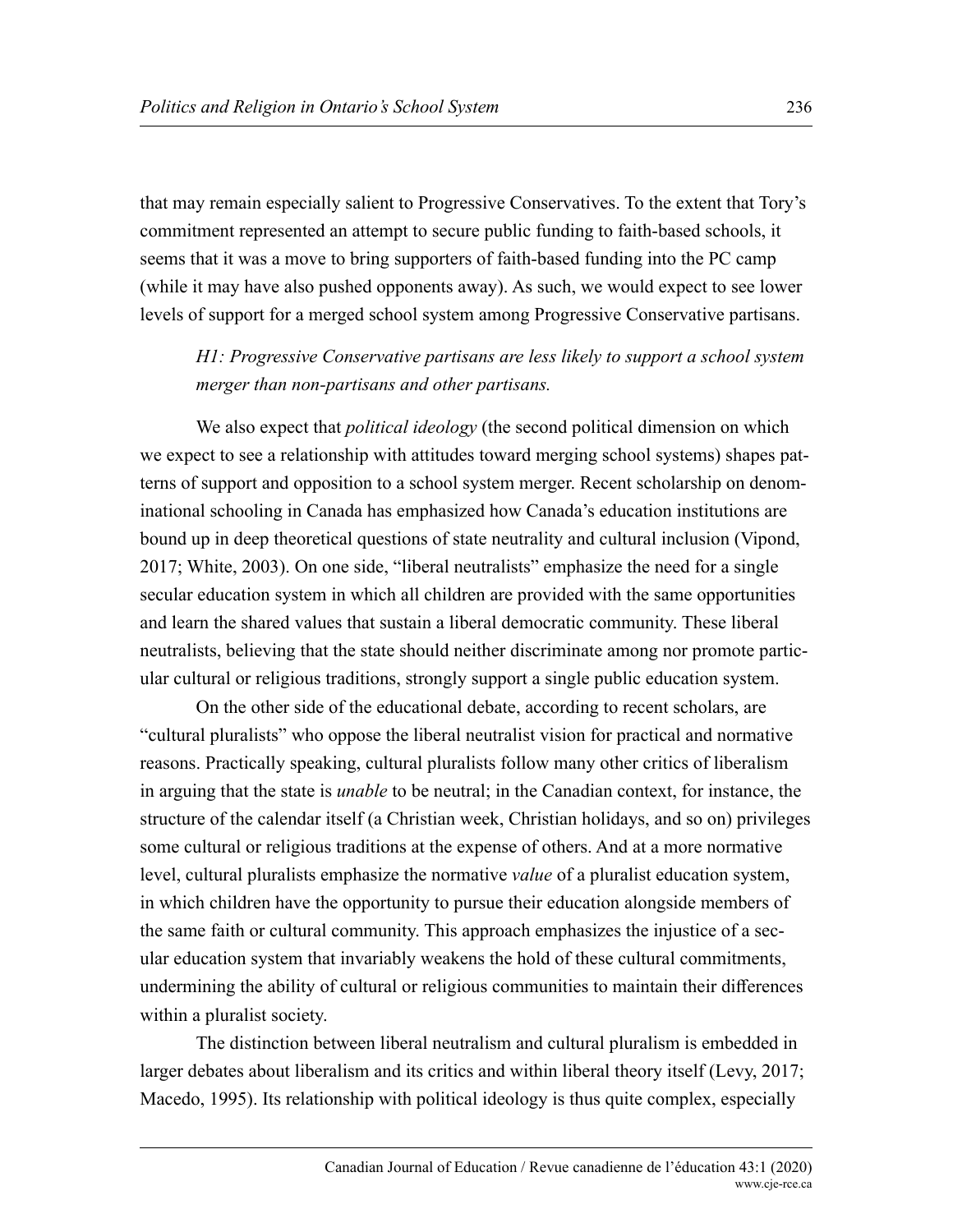among those who might describe themselves generally as "conservatives." Economically conservative citizens might be expected to favour an integrated system, on the grounds that a school system merger would require less administrative overhead than two separate systems and thus would (at least theoretically) cost less money. Social conservatives, on the other hand, might be inclined to favour the status quo system on the grounds that it provides a bulwark against a single secular system—a matter of substantial concern for social conservatives amidst highly charged debates about the sex-ed curriculum, gay straight alliances in schools, or school funding for organizations that support abortion, euthanasia, or stem cell research (Fatima, 2015; Dabu Nonato, 2012; Alphonso, 2018b). Social conservatives may hope that the existing separate system might one day lead to funding for other faith-based school systems as well.

These varying ideological positions, and their complex relationship with support and opposition to the Ontario school system, make it difficult to outline simple expectations for our analysis. To try to capture at least some of the complexity, we will assess the relationship between merger support and three particular ideological perspectives. The first is *economic conservatism*, which we expect to be related to support for a school system merger for simple reasons of cost savings and "less government." The second is *cultural pluralism* (operationalized here using indicators of attitudes toward cultural and ethnic diversity). While cultural pluralists may not be enthusiastic about the existing school system, we expect that they are even less keen on a single, secular, "neutral" system (Turgeon et al., 2019), and thus cultural pluralist attitudes should reduce support for a school system merger. Moreover, though Catholic schools only provide funding to one religious group, there may be the hope that public funding might be extended to other groups in the future (as John Tory proposed in 2007). Finally, we investigate *traditionalist*  values on gender and sexuality; given criticisms of the public school curriculum by social conservatives, we expect that those who hold traditionalist values on gender and sexuality will be less likely to support a single secular public system.

*H2: Economic conservatives are more likely to support a school system merger than economic liberals.* 

*H3: Cultural pluralists (those who support immigration and ethnic diversity) are less likely to support a school system merger than non-pluralists.*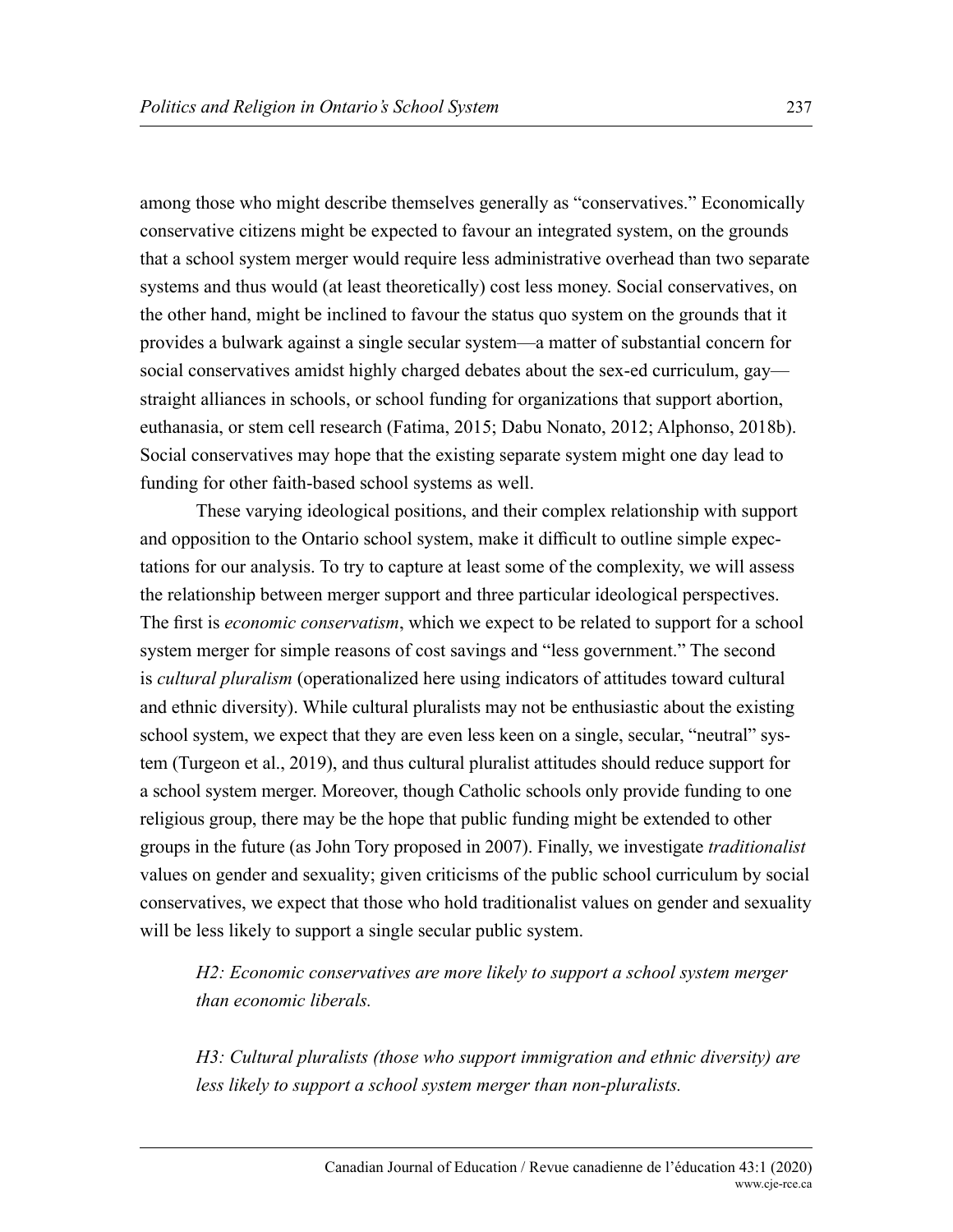*H4: Those who hold socially conservative values on gender and sexuality are*  less likely to support a school system merger than those who hold socially liberal *values on gender and sexuality.* 

### **Religious Expectations**

Our remaining expectations can be categorized as "religious" in nature. The third important dimension of variation is *religion*. Here our expectations are simpler. We expect Catholics to favour the status quo system. We expect atheists to favour a merged system. The attitudes of those with other faiths—non-Catholic Christians and members of non-Christian religions—are somewhat less obvious; they may favour a merged system on the grounds that the present system is unfair to other faiths, or they may favour the status quo in the hope that the separate system may one day lead to broader faith-based funding along the lines proposed by Tory's Progressive Conservatives in 2007.

*H5: Catholics are less likely to support a school system merger than non-Catholics.* 

*H6: Atheists are more likely to support a school system merger than non-Catholic Christians and members of other faiths.* 

Our fourth and final dimension of variation is *school system participation*. We expect Ontarians with children in Catholic school to be less likely to support a school system merger than those without children in the separate system. Not only does participation in the separate system indicate some implicit level of support for that system, but a school system merger would likely be more disruptive to students in separate schools. We expect that the revealed preferences of those who have placed their children in separate schools will be reflected in attitudes toward a school system merger.

*H7: Parents with children in the separate system are less likely to support a school system merger than parents with children in the public system, non-parents, and parents whose children are not in school.* 

Finally, we posit that the relationship between religion and support for a merger may be moderated by participation in the separate school system. In other words, we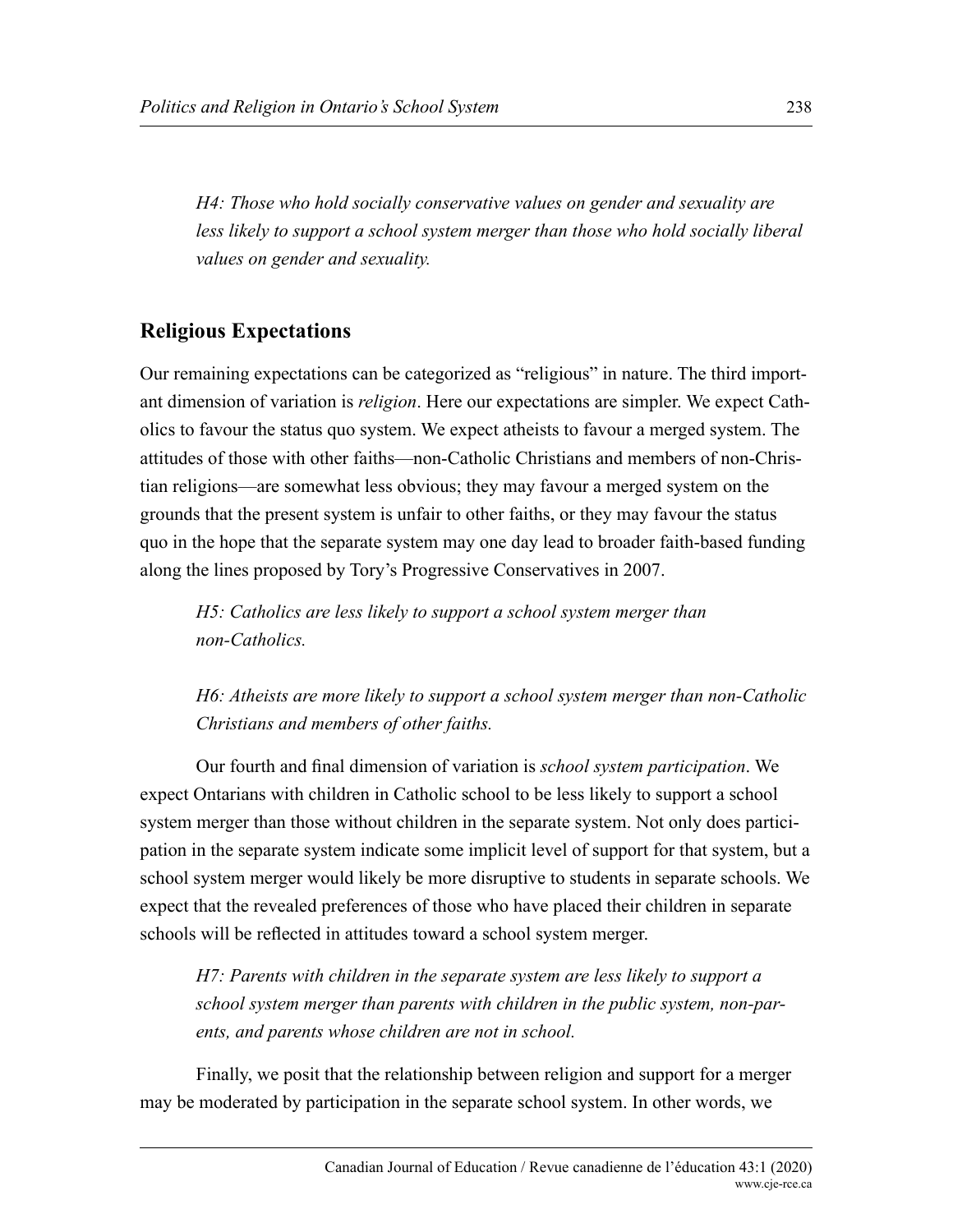expect that the divide between Catholics and non-Catholics outlined in *H5*, if it exists at all, is likely to be less pronounced among those with students in the Catholic school system.

*H8: Non-Catholics with children in the Catholic system are less likely to support a merger than non-Catholics who do not have children in the Catholic system.*

Taken together, these hypotheses reflect our more general argument that coalitions of support and opposition to a school system merger in Ontario are complex and are not driven by a single obvious cleavage. If these expectations are accurate, they illustrate the difficulties involved in building a cohesive coalition for institutional change in the education sector within any of the three major political parties. We will return to this issue after we have presented our results.

## **Data and Methodology**

Our analysis is based on survey data from the Canadian Municipal Election Study (CMES), collected in the fall of 2018. The CMES includes pre- and post-election survey results from electors in eight Canadian cities, three of which (London, Mississauga, and Toronto) are located in Ontario.<sup>4</sup> The surveys include a variety of attitudinal, behavioural, and experiential questions related to politics (particularly at the municipal level). They were largely modelled after established national surveys such as the Canadian Election Study, but include a series of questions to account for the unique nature of local elections in Canada (the level at which school board trustees are selected). Importantly for our purposes, respondents from cities in Ontario were asked questions related to school boards, including attitudes toward merging the public and Catholic systems. CMES respondents were recruited via phone using random digit dialing, and surveys were sent via email and completed online. Participants were incentivized to participate with a prepaid Visa card. Both recruitment and administration of the survey were conducted by Forum Research

<sup>4</sup> The other cities are Vancouver, Calgary, Winnipeg, Montreal, and Quebec. Attitudes toward school boards were not measured in these other cities.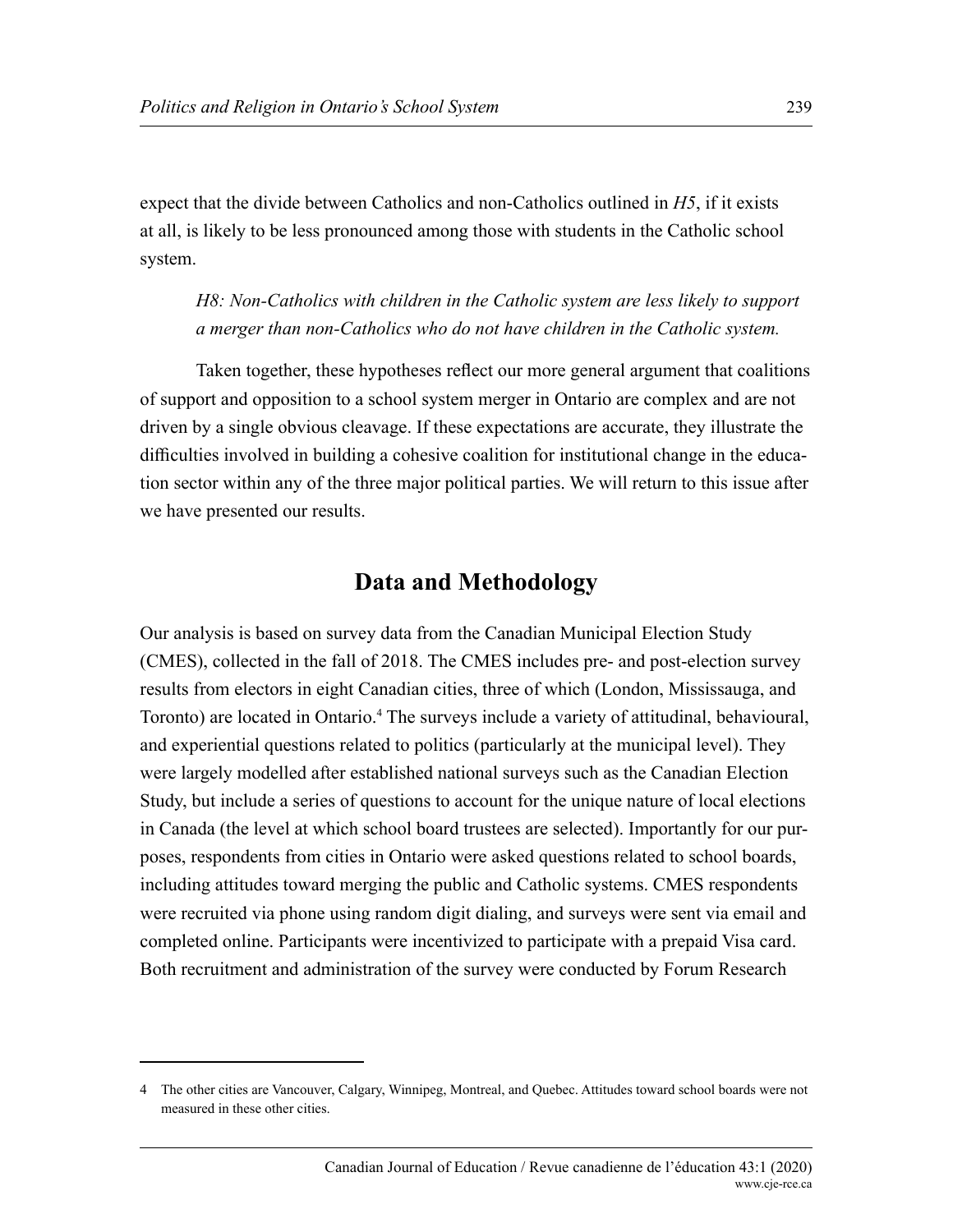Inc.5 Data from Toronto (*N* = 1,033), Mississauga (*N* = 482), and London (*N* = 621) have been pooled here to consider the correlates of support for merging the public and Catholic school boards in Ontario.

Our dependent variable is a binary measure of support (yes/no) for merging school systems. Survey respondents were asked, "Do you support or oppose the creation of one publicly funded education system in Ontario by merging the Catholic and public school boards across the province?" Respondents were coded as either supporting or opposing the merger (a small group did not hold an opinion on the matter, and they are discussed briefly below).

As elections for school board trustee are held concurrently with those for council and mayor, the CMES included a number of survey questions related to education and school boards. Combined with more general political indicators, these questions form the basis of our explanatory variables. The first independent variable (used to test *H1*) is a standard measure of partisanship, whereby respondents are asked which provincial party they identify with, and the strength of this identification (see Blais et al., 2002).<sup>6</sup> We created dummy variables for each major provincial party, with non-partisans serving as the baseline group. The ideological measures used to test *H2* to *H4* are operationalized by way of a series of indices, each of which is based on three survey questions. Our economic conservatism measure is based on responses to three questions about government intervention in the economy. Cultural pluralism scores are based on three questions on attitudes toward Muslims, immigrants, and racial minorities. The traditionalism index is based on three questions about feelings toward gays, lesbians, and trans individuals; attitudes towards traditional gender roles; and feminists. Each index has high internal consistency.7 Though these measures are related to one another, they are nevertheless independent enough to warrant their inclusion, simultaneously, on the models below.<sup>8</sup>

Religious variables were measured with two questions. First, to test *H5* and *H6*, survey participants were asked their religion (if they had one). Responses were converted

<sup>5</sup> The pre-election survey was in the field from September 25 to October 21, 2018, while the post-election survey was completed between October 23 and November 20, 2018. The return to a sample rate for the post-election survey was 67.2%.

<sup>6</sup> Following Blais et al. (2002), respondents who only weakly identify with a party are coded as non-partisans.

<sup>7</sup> Cronbach's alpha = 0.70 for economic conservatism, 0.75 for cultural pluralism, and 0.73 for traditionalism.

<sup>8</sup> Pearson correlation values for the pairings range from 0.39 to 0.72.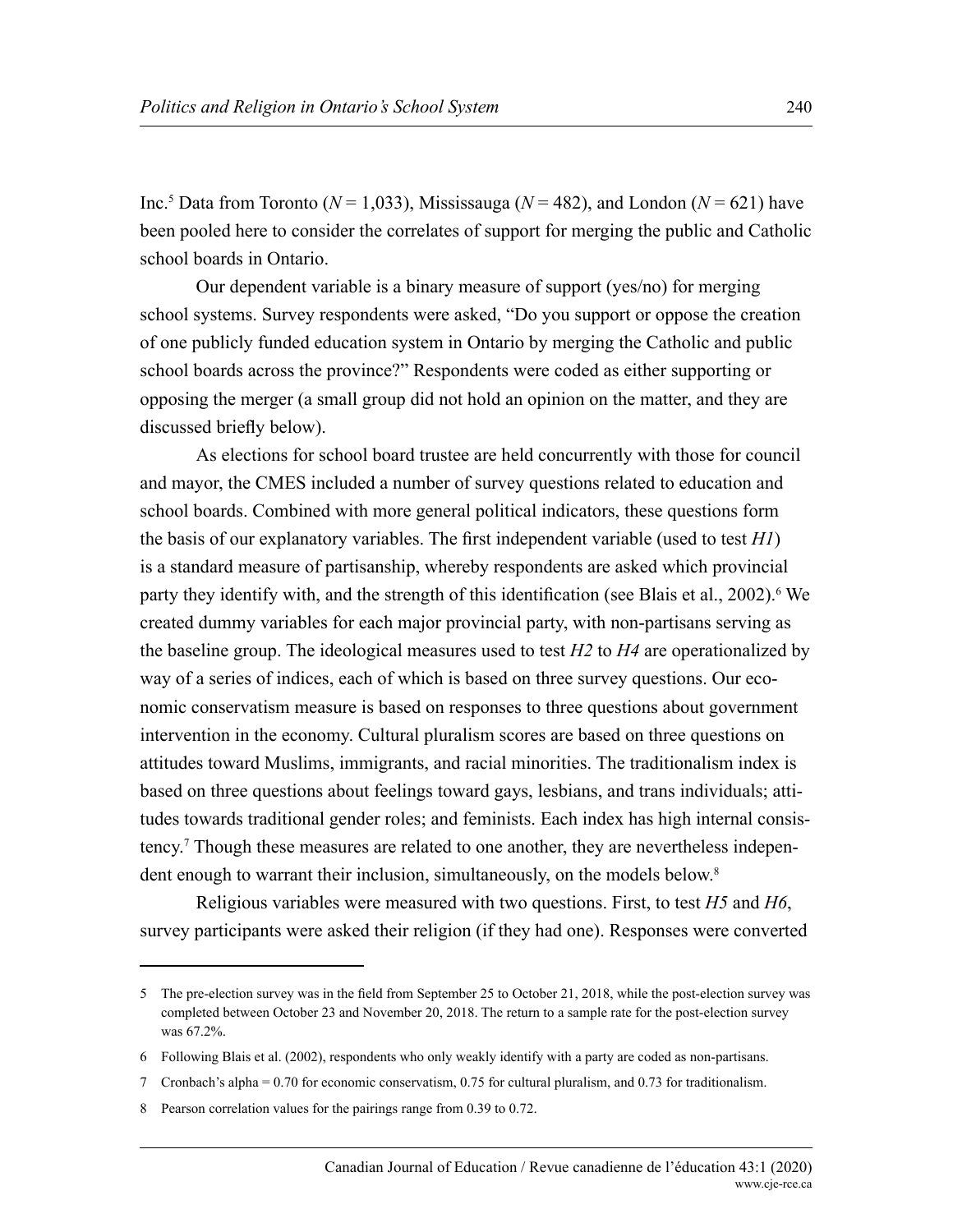to a series of dummy variables indicating Catholic, atheist, and other (non-Christian). Non-Catholic Christians serve as the baseline category for this variable. To test *H7*, respondents were asked if they have children and, if they do, what type of school those children attend. Again, we created dummy variables for Catholic school, public school, other schools (which might include private schools), and no school (indicating that the children are not enrolled in school). Respondents who did not have children served as the reference category.

We considered our hypotheses by running a series of logistic regression models, where support for merging school systems served as the outcome variable. In each iteration of the model, we add new variables to test the robustness of any findings that might be observed in more basic models. By the end, all political and religious variables were considered simultaneously, along with a series of sociodemographic controls (gender, age, education, income, visible minority status, immigrant status, and city). To test *H8*, we ran an additional model in which religion and school system participation variables interacted with one another and then we graphed the predicted probability of supporting a merger for each combination of religion and school attendance.

A few final notes are worthy of mention. First, the wording of all survey questions used here can be found in Appendix I. Second, all theoretical variables were coded to range from 0 (minimum) to 1 (maximum) in order to allow for a straightforward comparison of the magnitude of observed effects. Finally, we wish to comment on the fact that this study is based upon data from three cities. Together, Toronto, Mississauga, and London make up 29.5% of Ontario's population. Due to this geographic limitation, we are hesitant to generalize to the remainder of the province regarding overall levels of support for merging the publicly funded school boards. At the same time, however, we see no reason why our findings with respect to the correlates of support for merging the two school systems would not apply outside of these municipalities. Our findings thus provide a rigorous analysis of nearly one third of the Ontario population and are likely to generalize to the Ontario public more broadly, though replication of our analysis using a province-wide sample would certainly be welcome.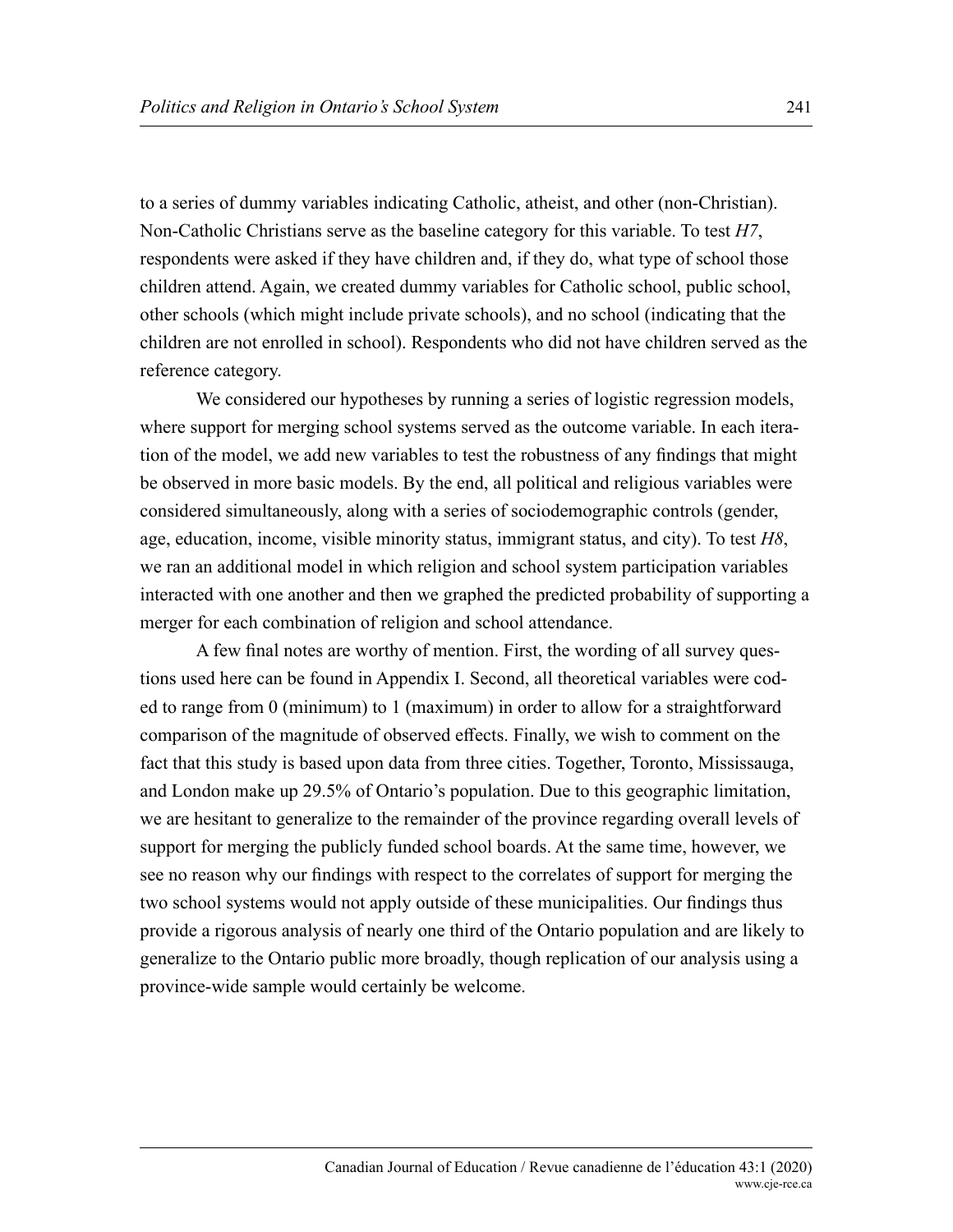## **Results**

TIn general, our respondents strongly support a merger of the public and separate school systems. Among the sample as a whole, 67.0% of respondents supported a merger, as compared to 22.2% who opposed it and 10.8% who did not have an opinion on the matter  $(N = 2,136)$ .<sup>9</sup> The level of opposition to merging the systems tracks remarkably closely to the share of the Catholic population in our sample (22.8%). Is opposition to a school system merger simply a function of the divide between Catholics and non-Catholics in Ontario, or is the relationship more complex?

To answer this question, and to test our expectations covered by *H1* to *H7*, we present the results of a series of logistic regression models in Figure 1, which provide the marginal effects (and 95% confidence intervals) of each explanatory variable upon the probability of supporting a merger—results to the right of the zero line indicate that a variable is positively associated with merger, while those to the left indicate opposition. Results in bold indicate that a result is significant at  $p < 0.05$ . As all variables have been scaled from 0 to 1, results are to be interpreted as the effect of moving from the lowest to highest value for each variable. We introduce theoretical variables in a step-wise fashion, beginning with the political variables and moving on to the religious indicators.<sup>10</sup>

<sup>9</sup> These participants responded either that they were "not sure" or that they "don't know."

<sup>10</sup> Full results for these models are found in table format in Appendix II. We have chosen to focus here upon respondents who provided a response to this question, dropping cases where respondents did not answer. We see no reason why these missing cases might introduce any bias into our estimates of the relationships between our theoretical variables. Still, in the interests of transparency, we have conducted an analysis of the correlates of responding to this question (or not), reproducing Model E from Figure 1 and the specification used to produce Figure 2, with a different outcome variable (response vs. non-response). Full results are found in Appendix III. We find that a small number of our theoretical variables are related to the likelihood of providing a "don't know" response. Atheists and those with no children in school were relatively likely to provide "don't know" responses. None of the interaction terms is statistically significant. We also note the very weak explanatory power of the models (in both instances, R-squared values are below 0.04).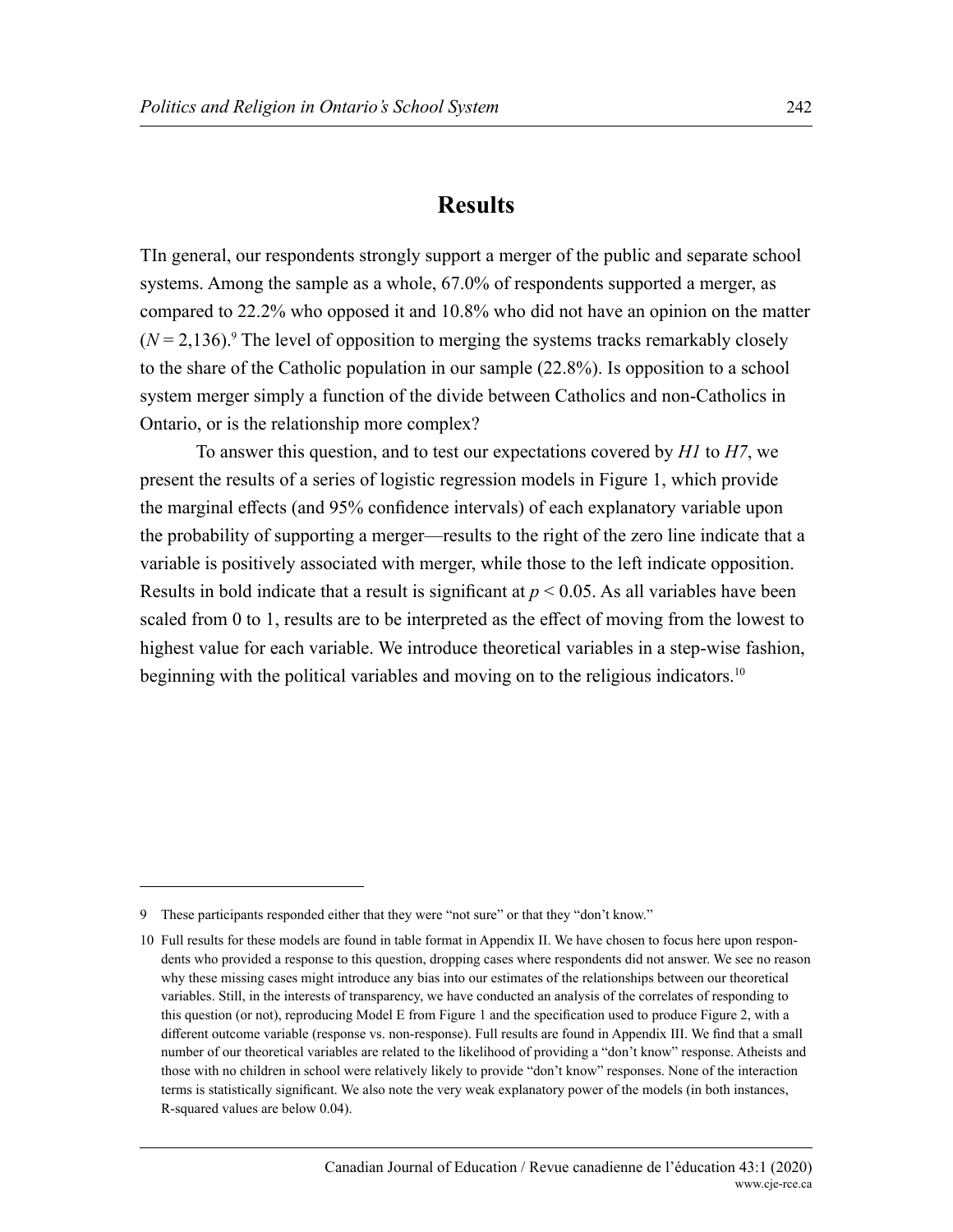

*Figure 1*. Correlates of support for merging school systems—marginal effects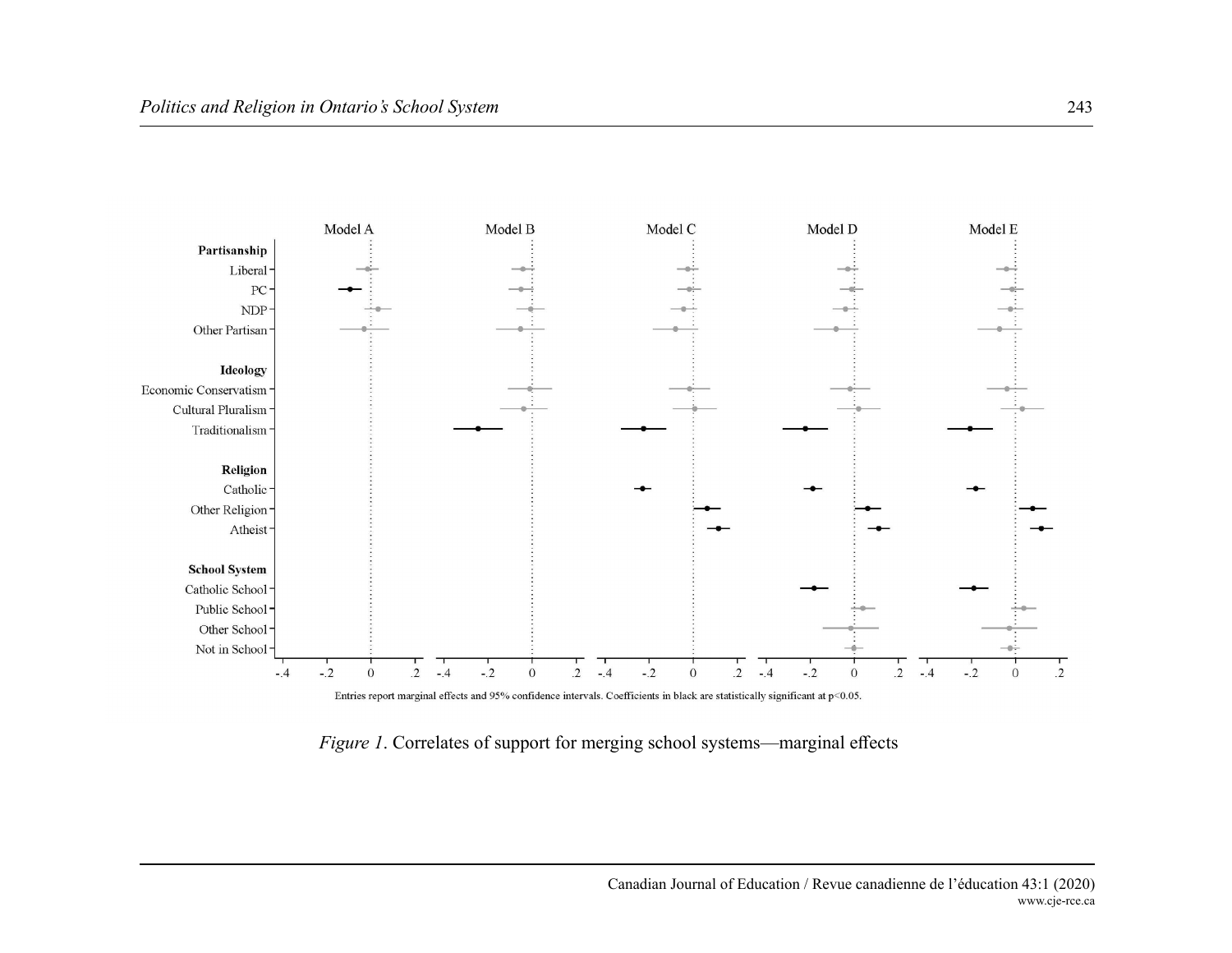Our expectations regarding partisanship are not borne out by the analysis. While Model A does suggest that Conservative partisans are more likely to oppose a merger, this effect is not robust to the addition of other variables in other models. The data are therefore unsupportive of *H1*; partisanship, by itself, has no independent effect upon attitudes toward the structure of Ontario's school system.

Our results related to ideology are more mixed. First, neither economic conservatism nor cultural pluralism appears to be significantly related to school system attitudes. It does not seem, therefore, that either a desire to save public money through mergers (*H2*) or attitudes toward immigrants and minorities (*H3*) are related to attitudes toward maintaining parallel school systems. Social traditionalism, however, is robustly associated with *decreased* support for a school system merger. Individuals who hold socially conservative values toward gender and sexuality are strongly opposed to merging school systems. Social conservatives may believe that Catholic schools are better "defenders" of these values—a view that might be strengthened by recent tensions between the Government of Ontario and Catholic school boards related to sexuality and sex education. Whatever the precise mechanism, we did find strong support for *H4*.

The religion and school system participation variables in our models are highly significant and consistently in the direction suggested by our expectations. Catholics are significantly less likely to support a merger than members of other religions. Atheists are more supportive of a merger than are Catholics or non-Catholic Christians, but they are no different from members of "other" religions. These findings are congruent with *H5* and *H6*. Similarly, those with children in the Catholic system are much less likely to support a school system merger than those with children in other schools and those without children (*H7*). The data therefore provide compelling evidence of the roles that religion and school system participation play in attitudes toward school system reform.

As a final test of the effect of these religious variables, we have run an additional model that allows us to test *H8*, in which we interact the religion of respondents (Catholic vs. other) with the variables that indicate the school attended by the children of respondents. This allowed us to determine if the effect of the school attendance variables is moderated by the religion of respondents. Recall that we expect that non-Catholics with children in the separate school system will be more supportive of Catholic schools than respondents without children in the system. Figure 2 summarizes these results by plotting the predicted probability of support for a merger for each combination of the variables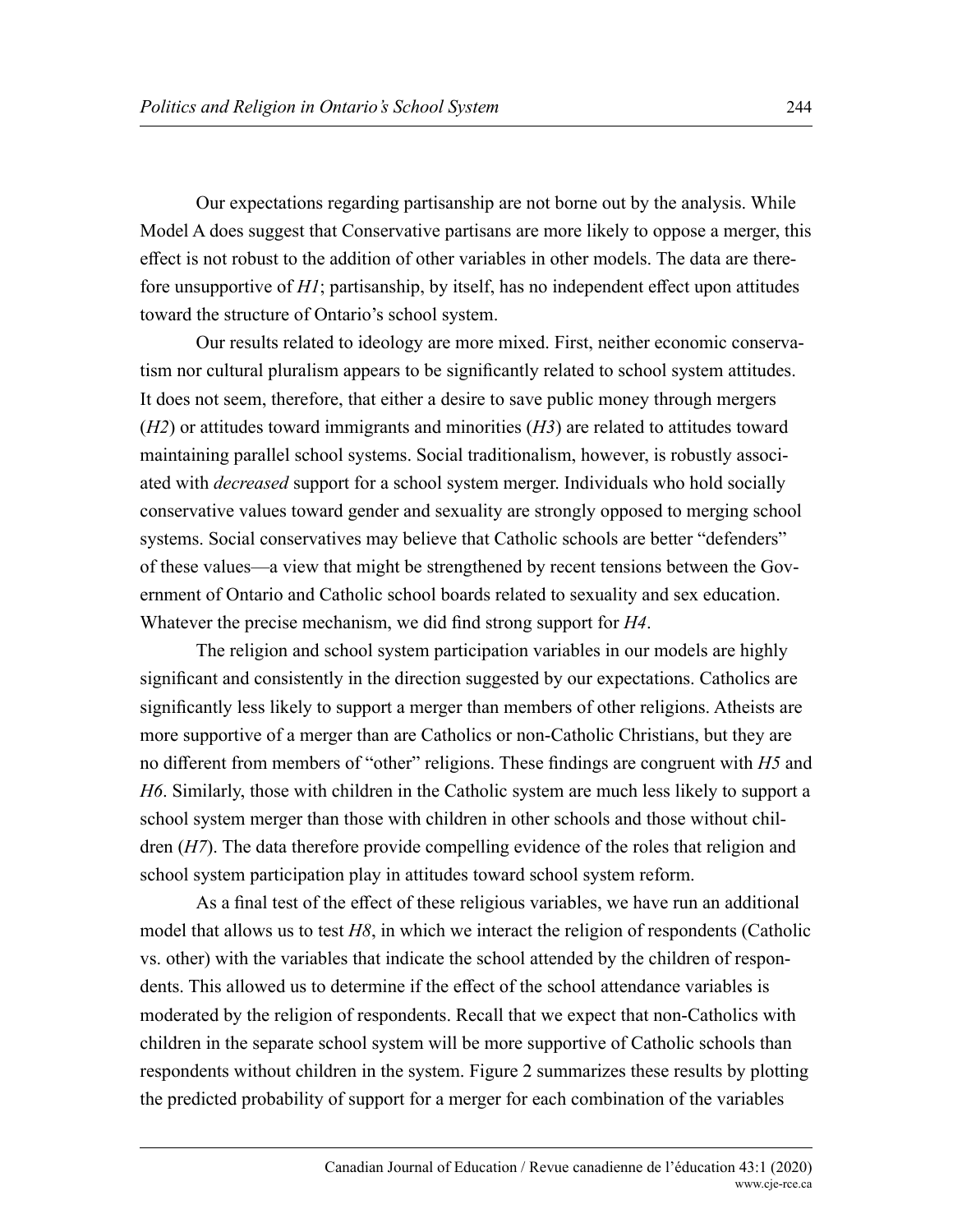(Catholic vs. other and the type of school attended by respondents' children) based upon this new model specification, along with 95% confidence intervals. Note that full model results are found in Appendix IV.



Catholic Not Catholic





*Figure 2.* Predicted probability of supporting merger, by religion and type of school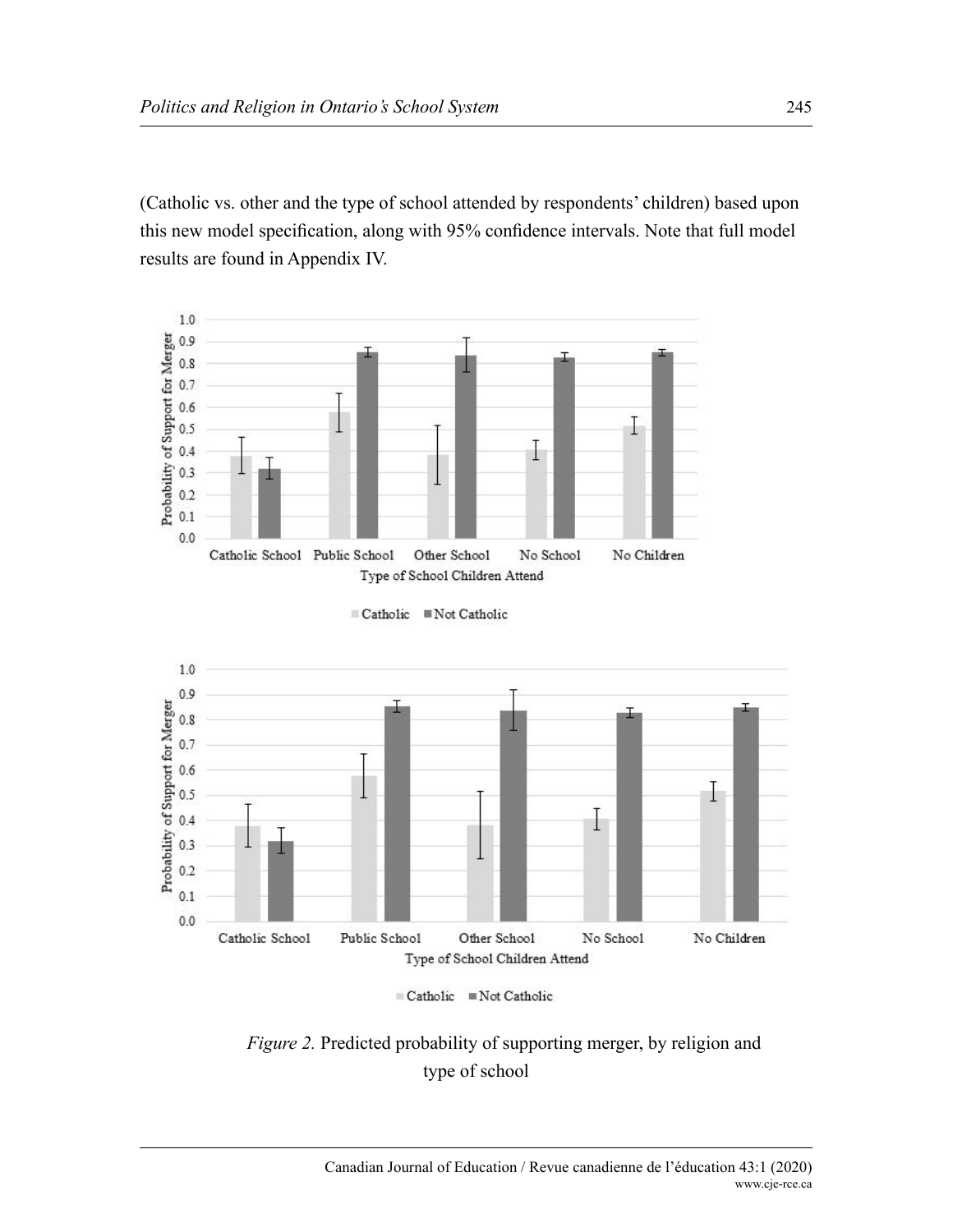Figure 2 reveals a clear interactive effect between religion and having children enrolled in Catholic school that is in keeping with *H8*. Among respondents with children in the Catholic system, there is no discernible difference in the attitudes of Catholics and non-Catholics—a minority of respondents in both groups support a merger. For all other groups, however, the difference between Catholics and other respondents is sizable and statistically significant. Among these groups, average levels of support are 84.2% for non-Catholics and 47.1% for Catholics. These data thus provide strong support for *H8*—having a child or children in Catholic school is associated with a significant decline in support for merging the two school systems regardless of one's own religious beliefs. Increasing the non-Catholic population in the separate school system, as many Ontario separate school boards have done in recent years, could therefore increase support for the separate system among non-Catholics.

## **Conclusion**

Despite institutional reforms in Quebec and Newfoundland and Labrador, conventional wisdom would seem to suggest that a merger of Ontario's public and Catholic school systems is highly improbable. From a practical standpoint, such a change would require a radical restructuring of the province's massive education system, which includes 72 school boards and nearly 5,000 schools (both of which are organized not only according to religion but also by language). Additionally, such a change would require a constitutional amendment requiring the assent of the Ontario legislature and the federal Parliament.

Pursuing a policy of merger would also undoubtedly pose a significant political risk to both the provincial and federal governments engaging on this issue. Provincially, though we have found that a significant share of respondents in our three case cities are supportive of a merger, none of the partisan groups are any more supportive of merger than the others. This could make it difficult for party policy makers to justify making merger a component of their platforms (either in the name of appeasing their base or attracting supporters of other parties). At the same time, it is unclear how supporters and opponents of merger would react to such a change. It seems entirely plausible that the group most affected by the elimination of their schools and school board would react in a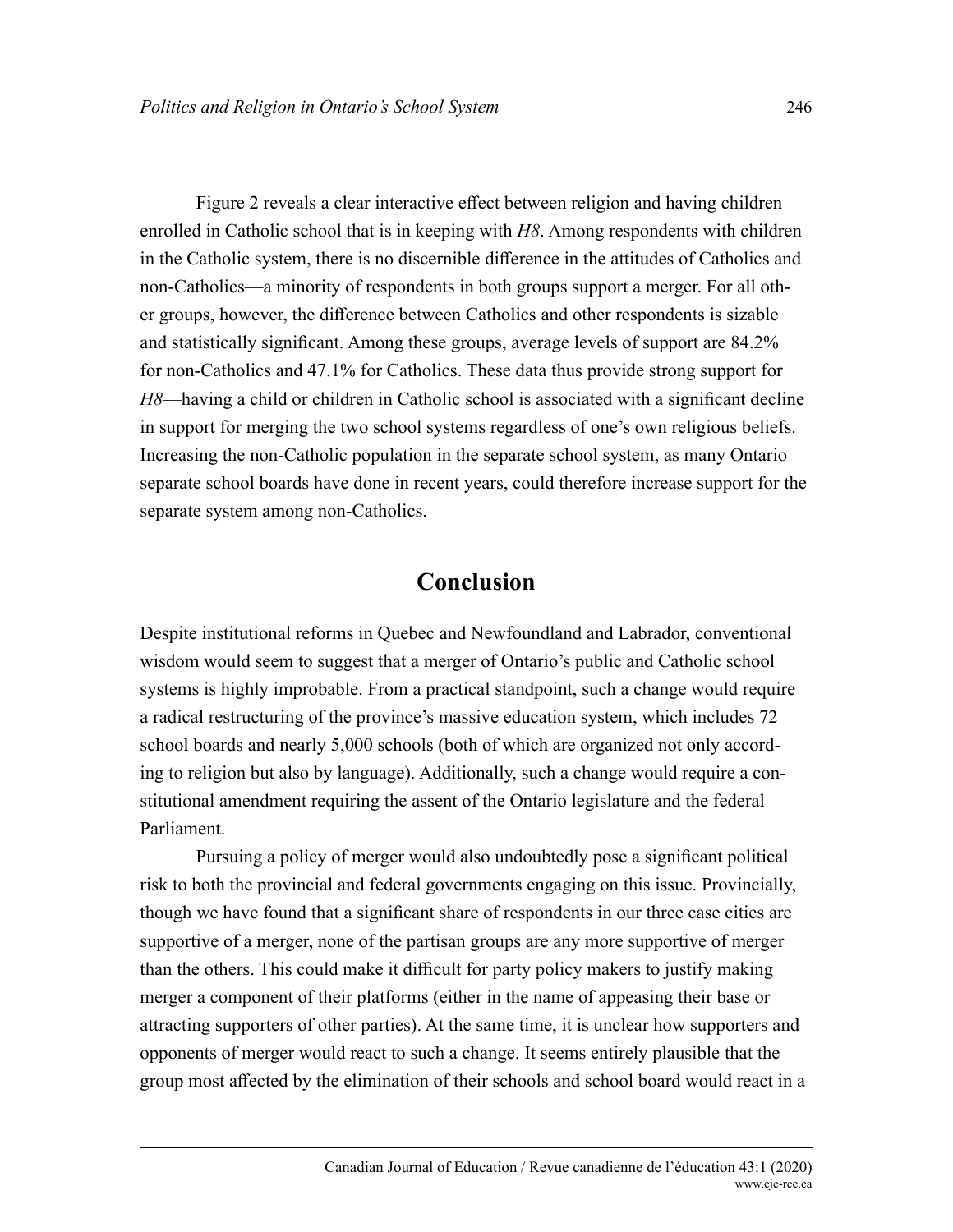comparatively strong manner. That is, they may be more willing to punish a government for making the change than supporters of a merger might be willing to reward that government. Furthermore, the issue—if raised in Ontario—would have implications for the two remaining provinces with separate boards (Alberta and Saskatchewan), which would likely result in significant polarization across political parties at the federal level. These institutional and political dynamics suggest that the abolition of the separate school system in Ontario, while not impossible, is highly unlikely.

Still, we do not rule out completely the possibility of a school system merger in Ontario. Aside from broad public support for the change, there is at least one other factor that suggests that a merger is not inconceivable. The provincial government, led by Progressive Conservative Doug Ford, is prone to making significant changes to those institutions under its purview—the 2018 restructuring of Toronto's municipal ward boundaries and the dissolution of the province's local health integration networks (LHINs) in 2019 are but two examples of the province's willingness to unilaterally impose its will upon organizations over which it has control. A merger of the two publicly funded systems would fit this pattern, with the same argument of economic savings being made in support of the change. To reduce political risk, the province could potentially propose a referendum, as was the case when Newfoundland and Labrador moved forward with its merger in the 1990s (though this option would no doubt lead to a significant expenditure of political capital, and would not altogether absolve the government of credit/blame for the referendum outcome).

Regardless of the likelihood of change, we see considerable value in understanding who actually supports and opposes school system reform among the Ontario population. CMES data show that those individuals who are Catholic, who have children in Catholic schools, and who hold traditional social values are particularly likely to oppose a merger of the two systems. On the flip side, atheists and members of non-Christian religions, as well as those who are not social traditionalists, are the strongest proponents. The combined effect of these factors is noteworthy. Among respondents who were Catholic, had children in Catholic school, and scored above the median in the traditionalism social values index, support for merging school systems is  $33.9\%$  ( $N = 65$ ). For those who are non-Christians (either atheists or theists) and socially liberal, this figure jumps to 91.0%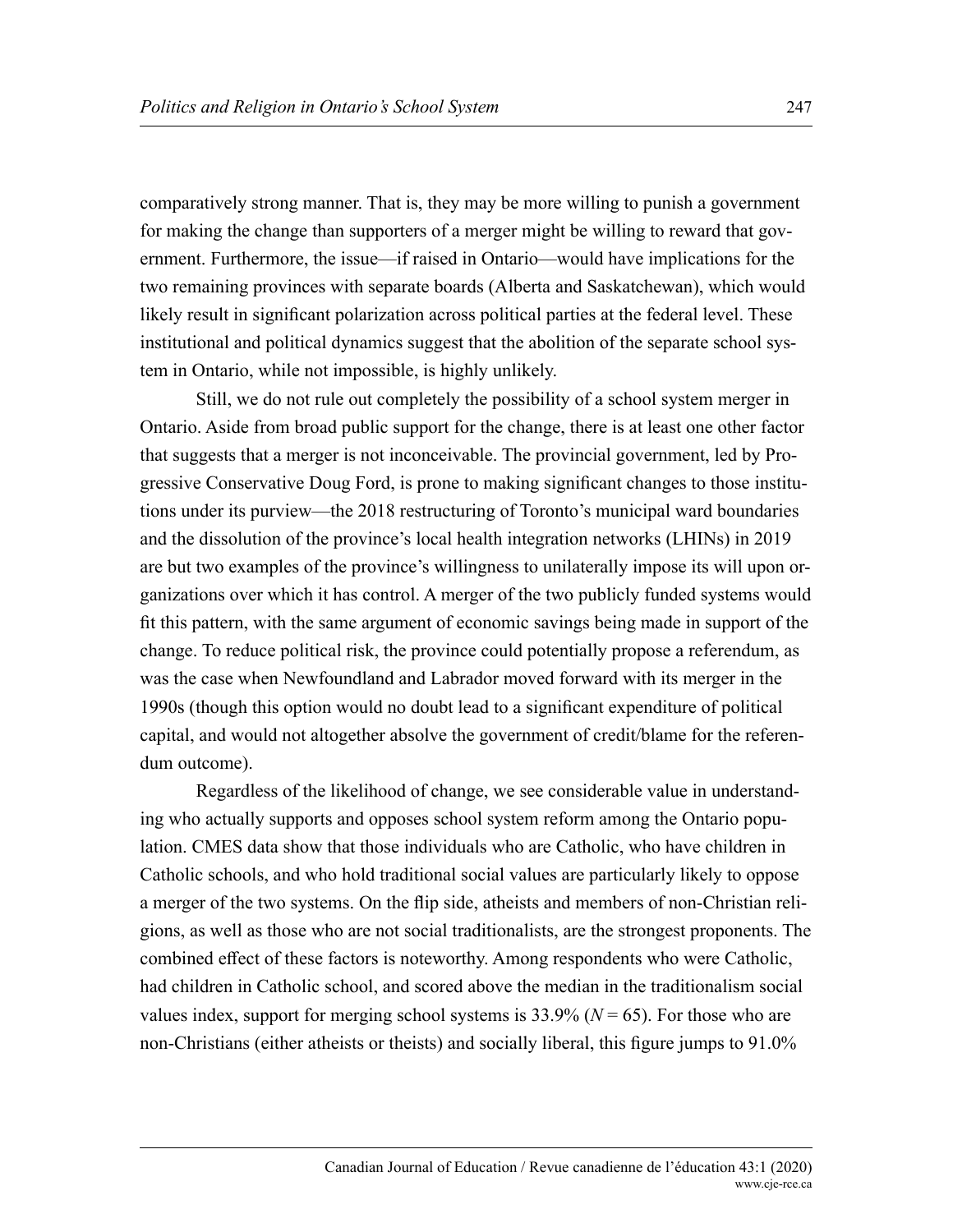$(N = 502)$ .<sup>11</sup> The fact that there are significantly more people in the latter group than in the former helps to explain why, on balance, public opinion is strongly tilted against the separate school system.

In a more general sense, another key finding here is that religious variables, on the whole, have a much greater effect than political factors on attitudes toward merging the school systems. Religion, having children who attend Catholic school, and the interaction of these two factors are all strongly correlated with our attitudes of interest. In contrast, only one of the three ideological variables is significant, and partisanship has no independent effect. This latter null finding could speak to the fact that discussions over merging school systems are often seen as a "third rail" in Ontario politics. None of the major parties has campaigned in favour of ending public funding for the Catholic system. The fact that this is largely a non-issue during campaigns (despite the fact that education, in general, is often important) suggests that the attitudes of party supporters are not influenced by the fact that their preferred party has taken a stance on the issue. Similarly, the lack of variation policy between parties means that supporters/opponents of a merger have no natural "home" party. Regardless of the explanation for the absence of a partisan effect on attitudes toward school funding, our results are clear: it is religion rather than politics that shapes opinions about the structure of Ontario's publicly funded school system.

<sup>11</sup> The difference between these groups is significant at  $p < 0.01$ .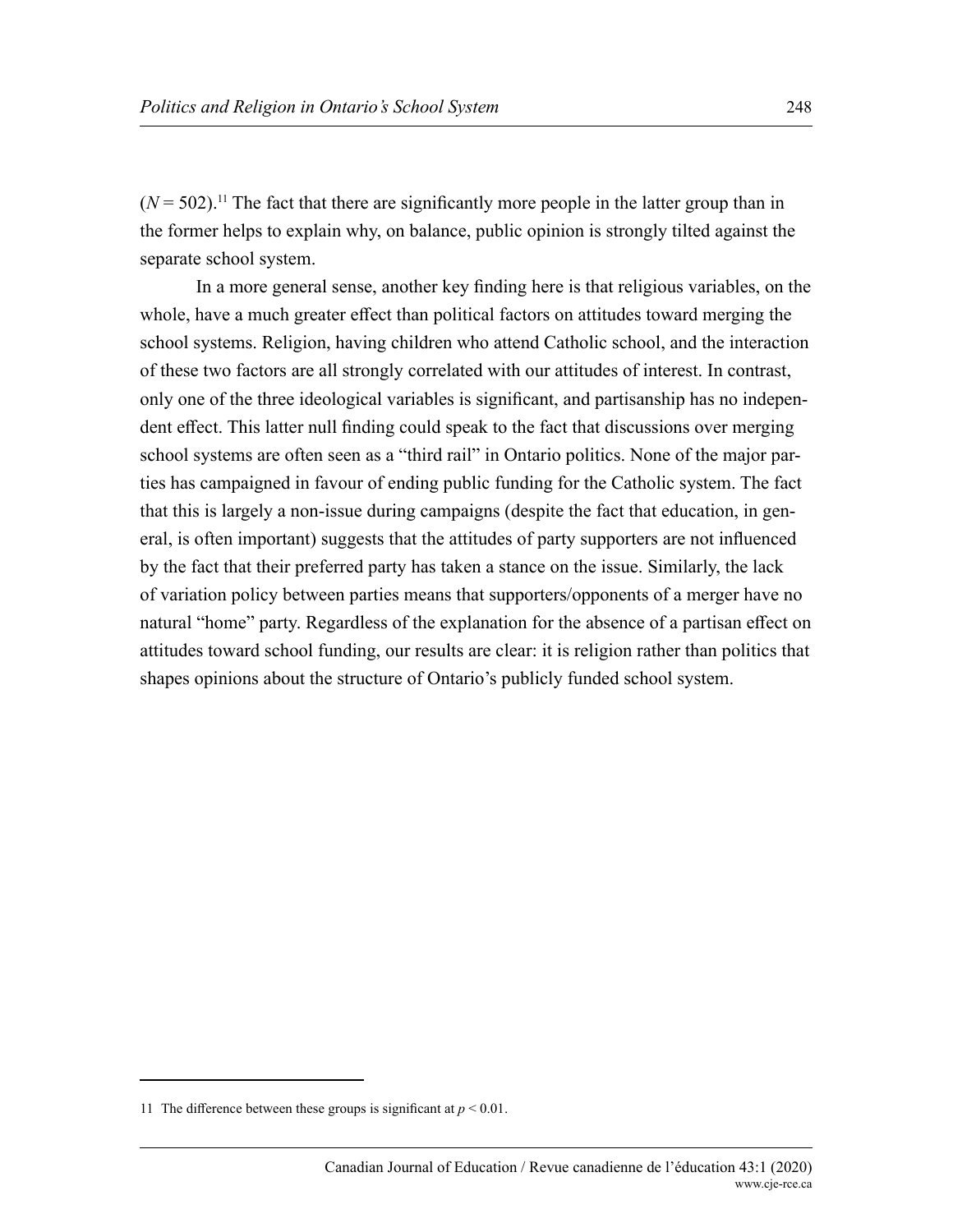# **Appendix I: Survey Questions**

#### Opinions of School System Merger

Do you support or oppose the creation of one publicly funded education system in Ontario by merging the Catholic and public school boards across the province? *<I STRONGLY BELIEVE that the systems should be MERGED, I BELIEVE that the systems should be MERGED, I'm not sure, I BELIEVE that the systems should remain SEPA-RATE, I STRONGLY BELIEVE that the systems should remain SEPARATE, Don't know/ prefer not to say>*

#### Partisanship

In PROVINCIAL politics, do you usually think of yourself as a: *<Liberal, Progressive Conservative, NDP, Green, Other, None of the above, Don't know>*

How strongly do you identify with that party? *<Very strongly, Fairly strongly, Not very strongly, Don't know>*

#### Economic Conservatism Index

For each statement below, please indicate if you strongly agree, somewhat agree, somewhat disagree, or strongly disagree:

- "Government should leave it entirely up to the private sector to create jobs."
- "Government should see to it that everyone has a decent standard of living."
- "More should be done to reduce the gap between the rich and poor in Canada."

#### Cultural Pluralism Index

Please indicate if you strongly agree, somewhat agree, somewhat disagree, or strongly disagree with the following statement:

• "Immigrants make a positive contribution to [City name]."

How do you feel about each of the following groups? Please use the sliders to indicate your feelings on a scale from 0 to 100, where zero means you REALLY DISLIKE the group and one hundred means you REALLY LIKE the group.

- "Racial minorities"
- "Muslims"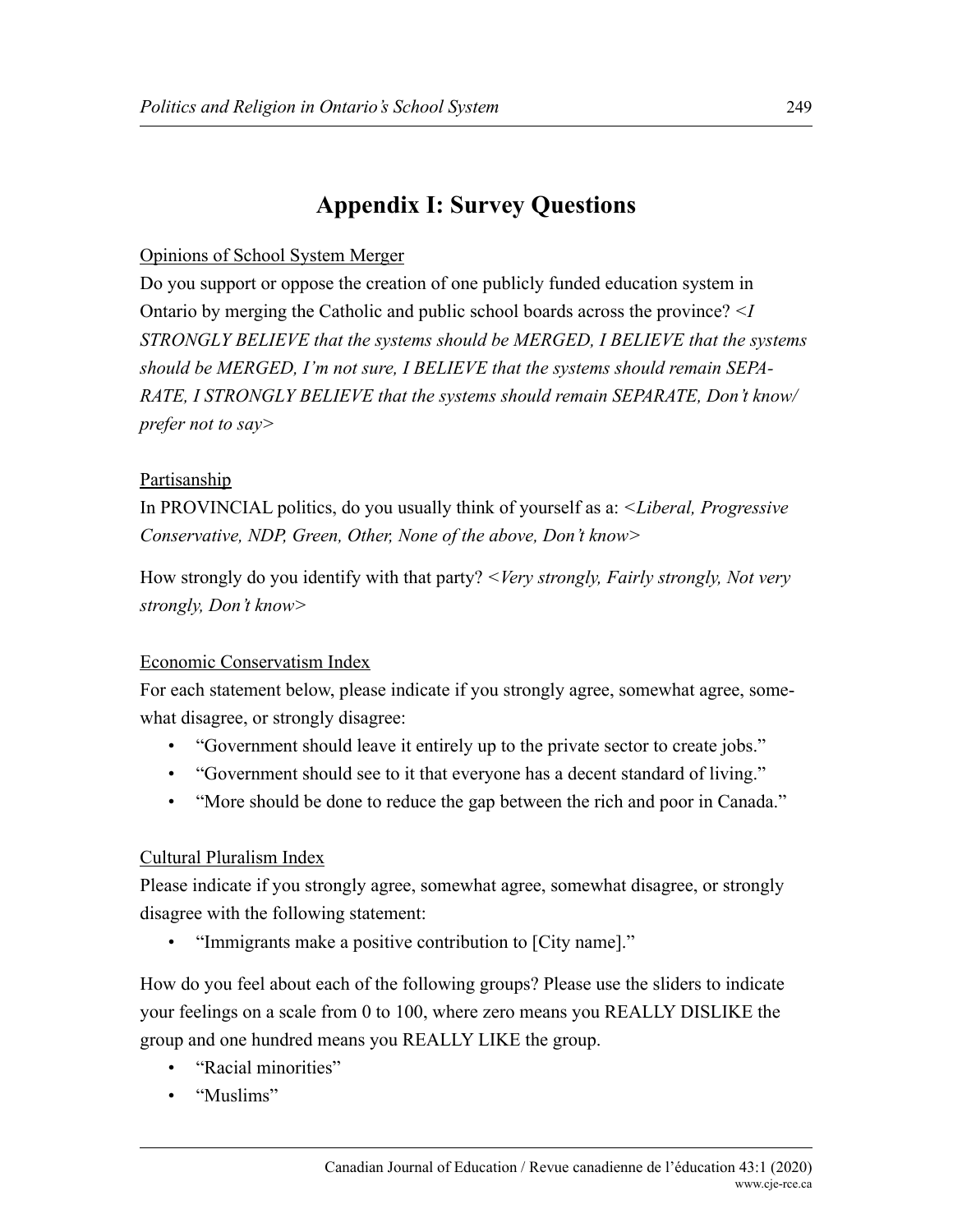#### Traditionalism Index

Please indicate if you strongly agree, somewhat agree, somewhat disagree, or strongly disagree with the following statement:

• "Society would be better off if more women stayed home with their children."

How do you feel about each of the following groups? Please use the sliders to indicate your feelings on a scale from 0 to 100, where zero means you REALLY DISLIKE the group and one hundred means you REALLY LIKE the group.

- "Feminists"
- "Gays, lesbians, and trans individuals"

#### Religion

What is your religion, if you have one? *<None/Atheist, Buddhist, Catholic/Roman Catholic, Evangelical Christian, Other Christian (e.g., Orthodox), Hindu, Jewish, Muslim, Protestant, Sikh, Other, Prefer not to say/Don't know*>

#### Children in School

If you have children, what type of school do they attend? *<I do not have children, They do NOT attend school, They attend PUBLIC school (English or French), They attend SEPARATE (Catholic) school (English or French), They attend an OTHER type of school (i.e., Charter, Private, etc., Prefer not to answer>*

#### Controls

Are you: *<Male, Female, Other/gender non-binary, Prefer not to say>*

In what year were you born? Please enter your year of birth in the box below. *<Open ended box, Prefer not to say>*

What is the highest level of education that you have completed? *<No schooling, Some elementary school, Completed elementary school, Some secondary/high school, Completed secondary/high school, Some technical or community college, Completed technical or community college, Some university, Bachelor's degree, Master's degree, Professional degree or doctorate, Prefer not to say/Don't know>*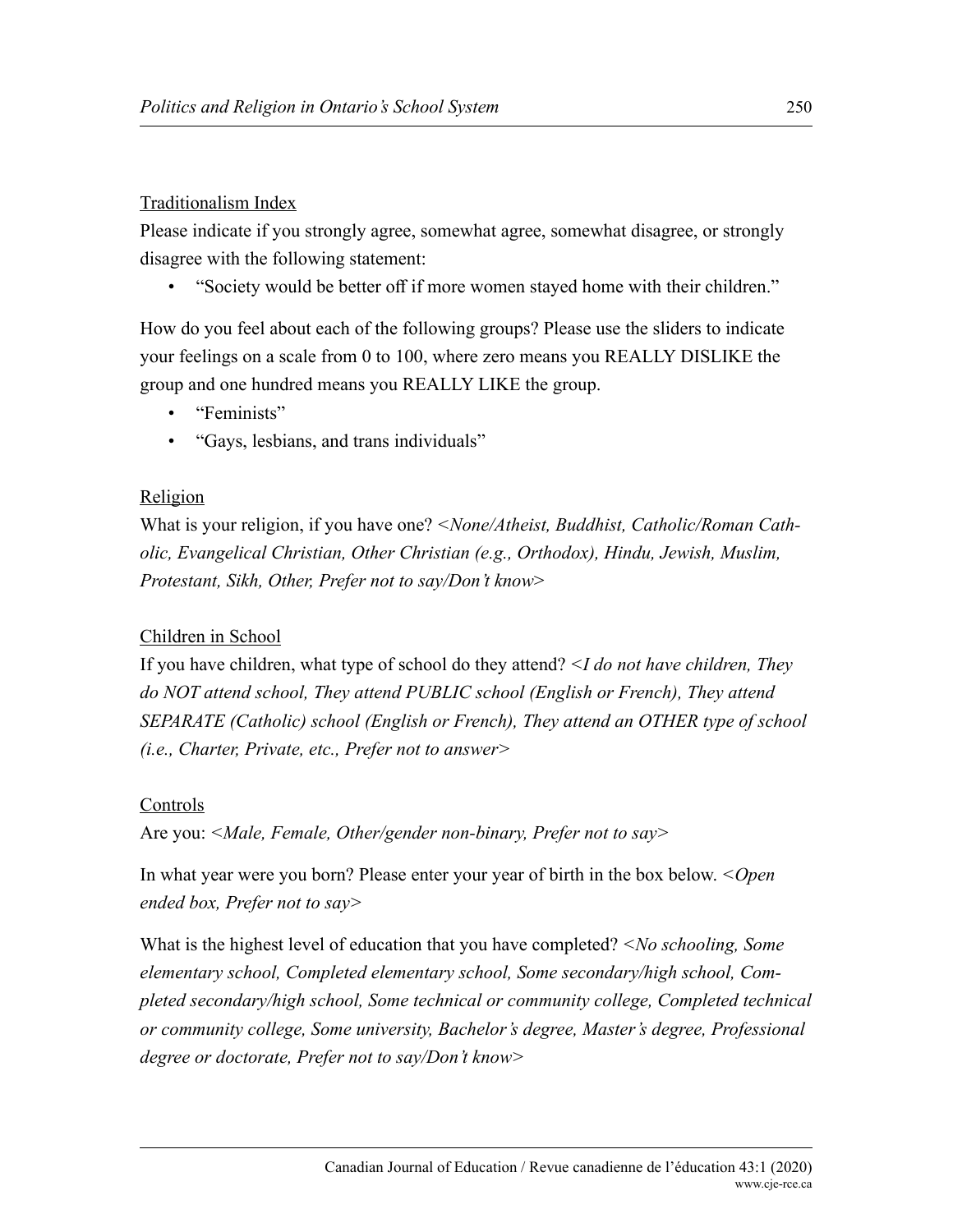Which of the following best indicates your annual household income before taxes? *<Less than \$25,000, \$25,000–\$49,999, \$50,000–\$74,999, \$75,000–\$99,999, \$100,000– \$124,999, \$125,000–\$149,999, \$150,000–\$174,999, \$175,000–\$199,999, \$200,000 or more, Prefer not to say/Don't know>*

To which ethnic or cultural group or groups do you belong? *<Extensive list provided to respondents. Minorities are coded as those who list responses other than European>*

Were you born in Canada? *<Yes, No, Prefer not to say/Don't know>*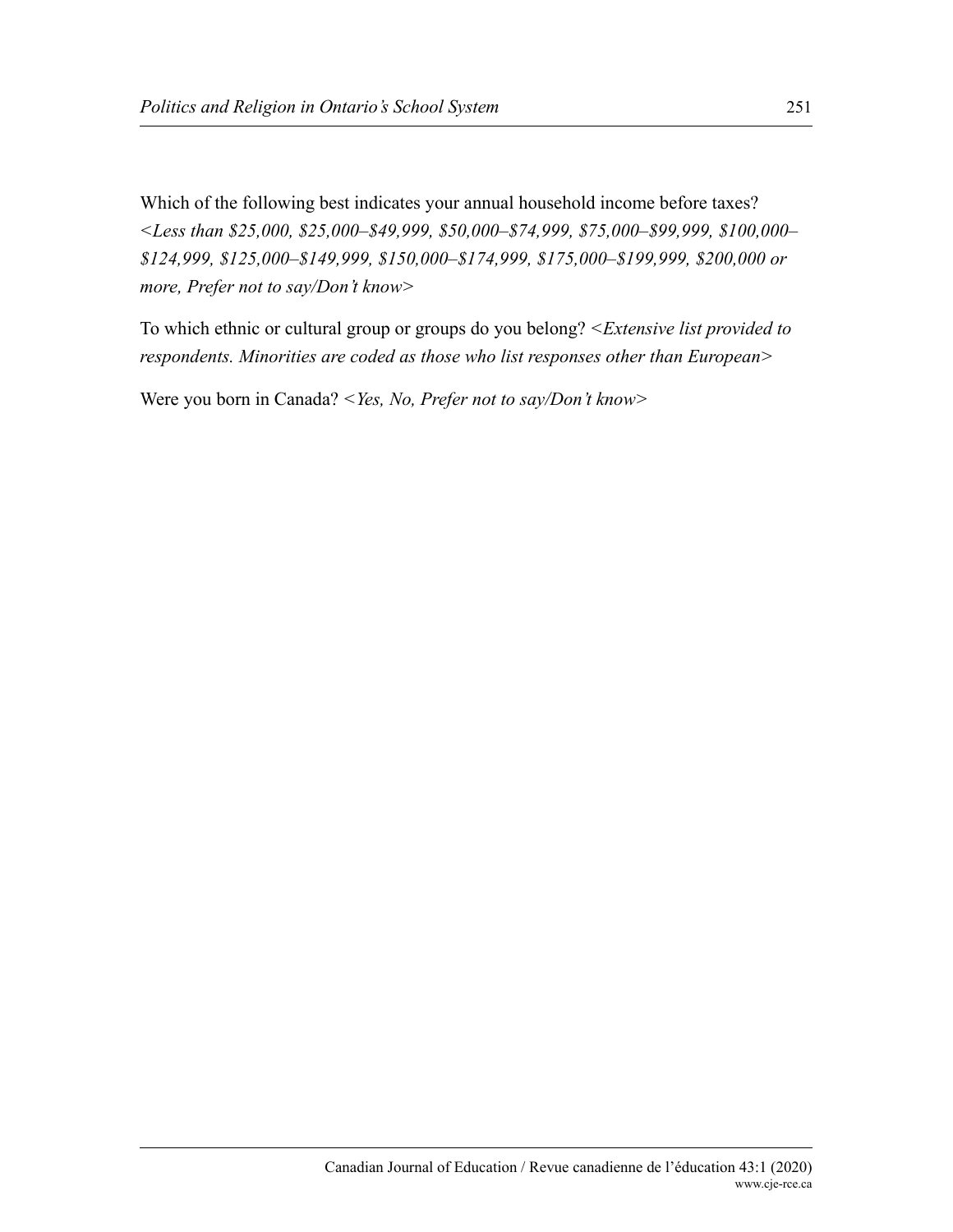# **Appendix 2: Logistic Regression Models—Marginal Effects**

| $\cdots$ $\cdots$     |                              |                  |                  |                  |                  |                  |
|-----------------------|------------------------------|------------------|------------------|------------------|------------------|------------------|
|                       |                              | Model A          | Model B          | Model C          | Model D          | Model E          |
| Liberal partisan      |                              | $-0.02(0.03)$    | $-0.04(0.03)$    | $-0.02(0.02)$    | $-0.03(0.02)$    | $-0.04(0.02)$    |
| PC partisan           | Baseline $=$<br>non-partisan | $-0.10(0.03)$ ** | $-0.05(0.03)$    | $-0.02(0.03)$    | $-0.01(0.03)$    | $-0.02(0.03)$    |
| NDP partisan          |                              | 0.03(0.03)       | $-0.01(0.03)$    | $-0.04(0.03)$    | $-0.04(0.03)$    | $-0.02(0.03)$    |
| Other partisan        |                              | $-0.03(0.06)$    | $-0.05(0.06)$    | $-0.08(0.05)$    | $-0.08(0.05)$    | $-0.07(0.05)$    |
| Economic conservatism |                              |                  | $-0.01(0.05)$    | $-0.02(0.05)$    | $-0.02(0.05)$    | $-0.04(0.05)$    |
| Cultural pluralism    |                              |                  | $-0.04(0.05)$    | 0.01(0.05)       | 0.02(0.05)       | 0.03(0.05)       |
| Traditionalism        |                              |                  | $-0.24(0.06)$ ** | $-0.23(0.05)$ ** | $-0.22(0.05)$ ** | $-0.21(0.05)$ ** |
| Catholic              | Baseline $=$<br>Non-Catholic |                  |                  | $-0.23(0.02)$ ** | $-0.19(0.02)$ ** | $-0.18(0.02)$ ** |
| Other religion        |                              |                  |                  | $0.06(0.03)^{*}$ | $0.06(0.03)^{*}$ | $0.08(0.03)^{*}$ |
| Atheist               | Christian                    |                  |                  | $0.11(0.03)$ **  | $0.11(0.03)$ **  | $0.12(0.03)$ **  |
| Catholic school       |                              |                  |                  |                  | $-0.18(0.03)$ ** | $-0.19(0.03)$ ** |
| Public school         | Baseline = $No$<br>children  |                  |                  |                  | 0.04(0.03)       | 0.04(0.03)       |
| Other school          |                              |                  |                  |                  | $-0.02(0.06)$    | $-0.03(0.06)$    |
| Not in school         |                              |                  |                  |                  | 0.00(0.02)       | $-0.02(0.02)$    |
| Female                |                              |                  |                  |                  |                  | $-0.02(0.02)$    |
| $35 - 64$             | Baseline = $<$ 35            |                  |                  |                  |                  | $0.08(0.03)$ **  |
| $65+$                 |                              |                  |                  |                  |                  | $0.13(0.03)$ **  |
| University educated   |                              |                  |                  |                  |                  | $0.05(0.02)^{*}$ |
| Above median income   |                              |                  |                  |                  |                  | 0.03(0.02)       |
| Visible minority      |                              |                  |                  |                  |                  | $-0.04(0.03)$    |
| Immigrant             |                              |                  |                  |                  |                  | 0.02(0.02)       |
| London                | Baseline =                   |                  |                  |                  |                  | $-0.01(0.02)$    |
| Mississauga           | Toronto                      |                  |                  |                  |                  | 0.02(0.02)       |
| N                     |                              |                  |                  | 1906             |                  |                  |

Pseudo-R2 0.0090 0.0277 0.1410 0.1585 0.1760

**Table 2.1**. The correlates of support for merging school systems—marginal effects following logistic regression

Entries report marginal effects and standard errors (in parentheses). \**p* < 0.05, \*\**p* < 0.01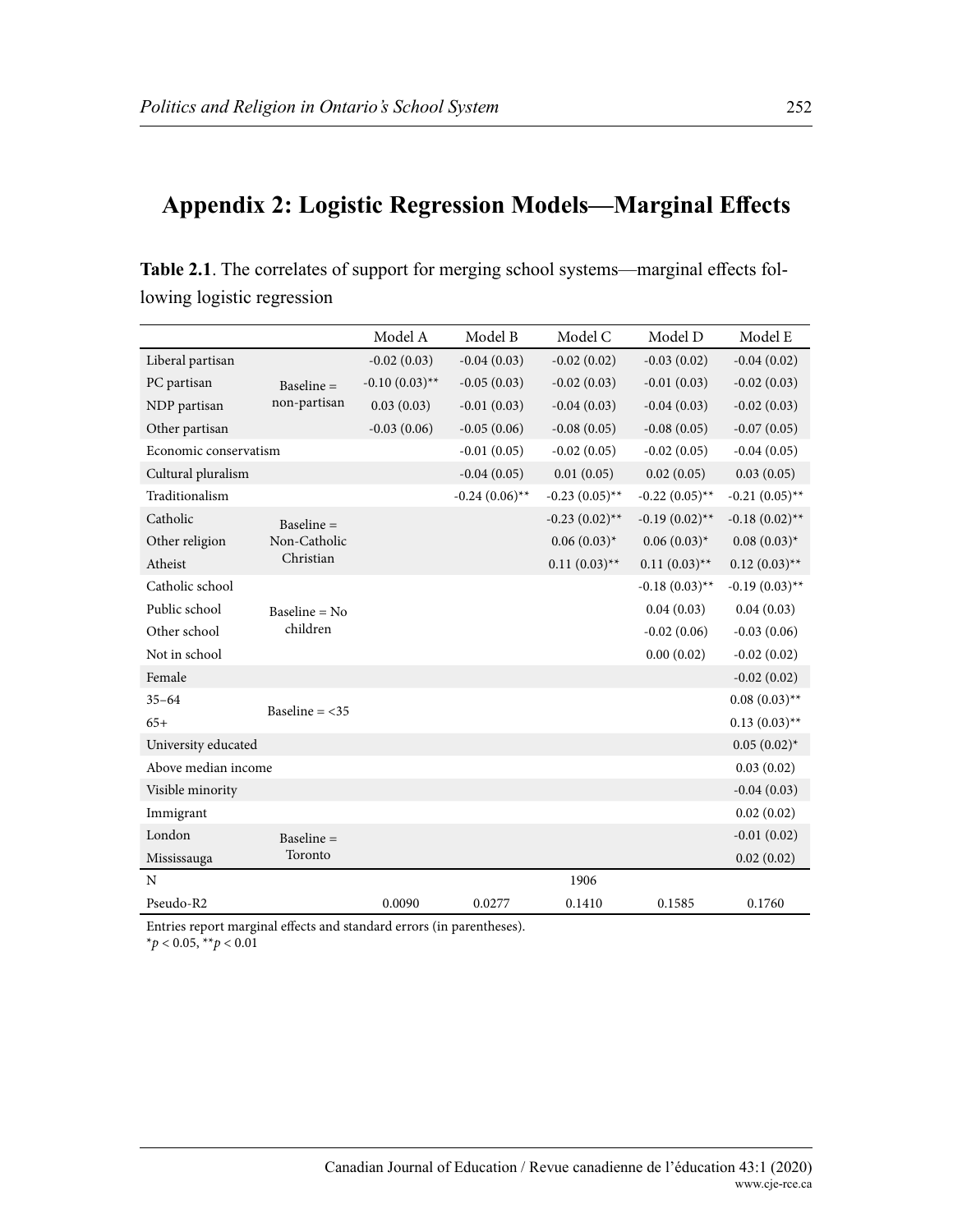# **Appendix 3: Correlates of "Not Sure" or "Don't Know" Responses**

The following table shows the results of two logistic regression models, where the outcome is a "don't know/prefer not to say" response to the survey question about merging the public and Catholic school boards. Entries report raw regression results and standard errors (in parentheses).

| Liberal partisan             | 0.06(0.19)        | $-0.03(0.19)$     |
|------------------------------|-------------------|-------------------|
| PC partisan                  | $-0.10(0.23)$     | $-0.05(0.23)$     |
| NDP partisan                 | 0.14(0.21)        | 0.14(0.21)        |
| Other partisan               | $-0.18(0.43)$     | $-0.14(0.43)$     |
| Economic conservatism        | $-0.33(0.41)$     | $-0.27(0.40)$     |
| Cultural pluralism           | $-0.73(0.43)$     | $-0.77(0.43)$     |
| Traditionalism               | 0.30(0.46)        | 0.49(0.45)        |
| Catholic                     | $-0.35(0.20)$     | 0.20(0.24)        |
| Other religion               | $-0.27(0.22)$     |                   |
| Atheist                      | $-0.64(0.20)$ **  |                   |
| Catholic school              | $-0.05(0.30)$     | 0.46(0.42)        |
| Public school                | $-0.42(0.23)$     | $-0.37(0.24)$     |
| Other school                 | 0.14(0.50)        | 0.62(0.52)        |
| Not in school                | $-0.45(0.19)^{*}$ | $-0.31(0.21)$     |
| Catholic school X Catholic   |                   | $-0.94(0.58)$     |
| Public school X Catholic     |                   | $-0.19(0.67)$     |
| Other school X Catholic      |                   | Omitted/Dropped   |
| Not in school X Catholic     |                   | $-0.49(0.45)$     |
| Female                       | $0.33(0.15)^{*}$  | $0.38(0.15)^{*}$  |
| $35 - 64$                    | $-0.20(0.22)$     | $-0.12(0.22)$     |
| $65+$                        | $-0.35(0.24)$     | $-0.21(0.23)$     |
| University educated          | $-0.31(0.15)^{*}$ | $-0.33(0.15)^{*}$ |
| Above median income          | $-0.16(0.15)$     | $-0.19(0.15)$     |
| Visible minority             | 0.15(0.20)        | 0.19(0.20)        |
| Immigrant                    | $-0.05(0.18)$     | $-0.10(0.18)$     |
| London                       | $-0.37(0.18)$ *   | $-0.33(0.18)$     |
| Mississauga                  | $-0.26(0.19)$     | $-0.23(0.19)$     |
| Constant                     | $-0.97(0.33)$ **  | $-1.50(0.30)$ **  |
| N                            | 2136              | 2124              |
| Pseudo-R2                    | 0.0371            | 0.0325            |
| * $p < 0.05$ , ** $p < 0.01$ |                   |                   |

Table 3.1. Correlates of "not sure" or "don't know" responses

Canadian Journal of Education / Revue canadienne de l'éducation 43:1 (2020) www.cje-rce.ca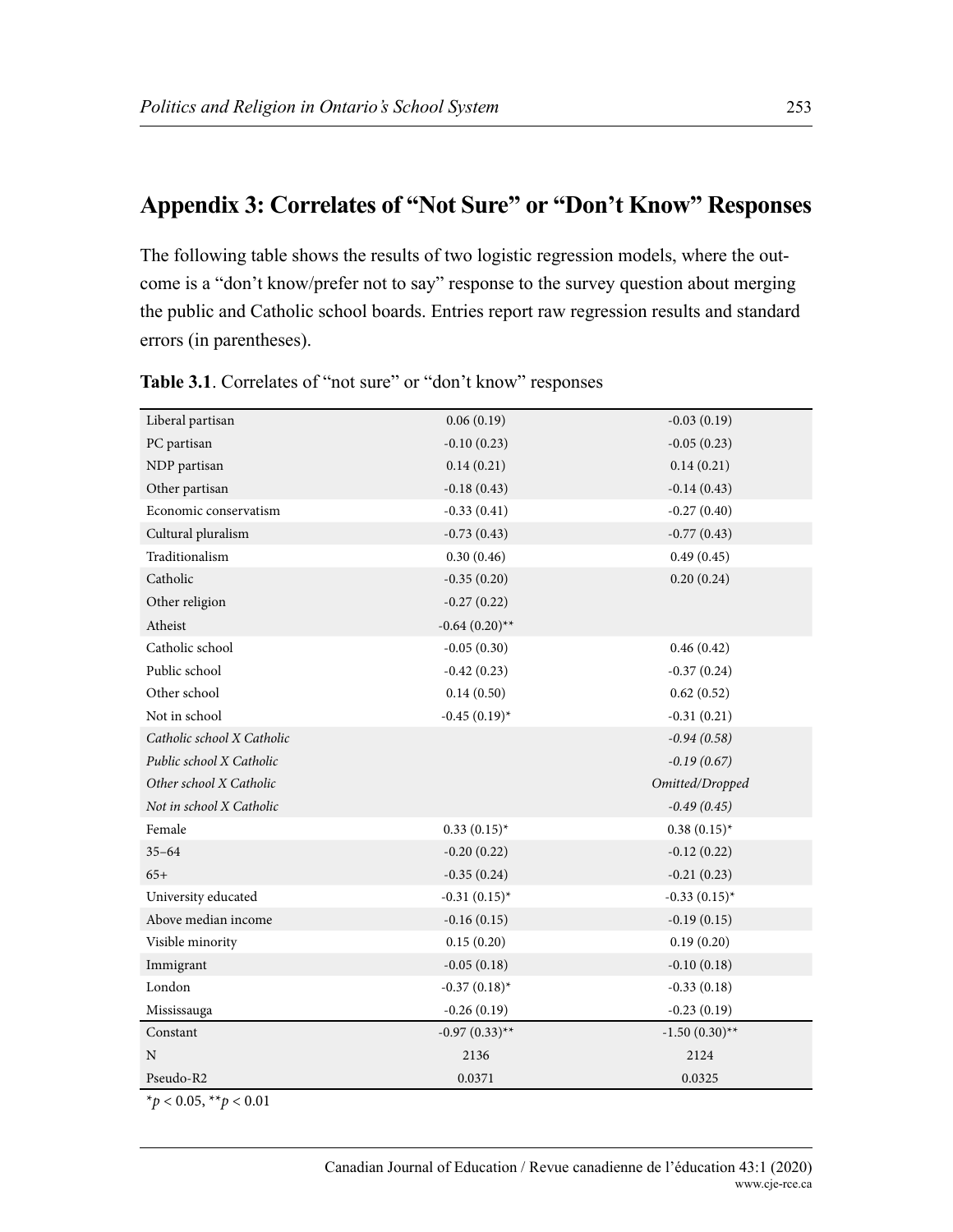# **Appendix 4: Interaction Results—Test of** *H8*

The following table shows the results of the interaction between religion and Catholic school attendance. Note that entries report raw regression results. This table corresponds with Figure 2.

| Liberal partisan           |                           | $-0.31(0.16)$     |
|----------------------------|---------------------------|-------------------|
| PC partisan                | Baseline = non-partisan   | $-0.19(0.18)$     |
| NDP partisan               |                           | $-0.13(0.20)$     |
| Other partisan             |                           | $-0.54(0.34)$     |
| Economic conservatism      |                           | $-0.27(0.31)$     |
| Cultural pluralism         |                           | 0.23(0.34)        |
| Traditionalism             |                           | $-1.52(0.36)$ **  |
| Catholic                   | Baseline = $Non-Catholic$ | $-1.69(0.20)$ **  |
| Catholic school            |                           | $-2.34(0.38)$ **  |
| Public school              |                           | 0.15(0.21)        |
| Other school               | Baseline = No children    | 0.01(0.64)        |
| Not in school              |                           | $-0.10(0.18)$     |
| Catholic school X Catholic |                           | $1.54(0.47)$ **   |
| Public school X Catholic   |                           | 0.41(0.45)        |
| Other school X Catholic    |                           | $-0.36(0.89)$     |
| Not in school X Catholic   |                           | $-0.23(0.30)$     |
| Female                     |                           | $-0.25(0.12)^{*}$ |
| $35 - 64$                  |                           | $0.41(0.19)^{*}$  |
| $65+$                      | Baseline = $<$ 35         | $0.61(0.21)$ **   |
| University educated        |                           | $0.34(0.13)$ **   |
| Above median income        |                           | 0.20(0.13)        |
| Visible minority           |                           | $-0.32(0.17)$     |
| Immigrant                  |                           | 0.19(0.16)        |
| London                     |                           | $-0.16(0.15)$     |
| Mississauga                | <b>Baseline = Toronto</b> | 0.04(0.16)        |
| Constant                   |                           | $1.76(0.27)$ **   |
| N                          |                           | 1906              |
| Pseudo-R2                  |                           | 0.1732            |
|                            |                           |                   |

**Table 4.1**. The correlates of support for merging school systems –logistic regression results—interactions included

\**p* < 0.05, \*\**p* < 0.01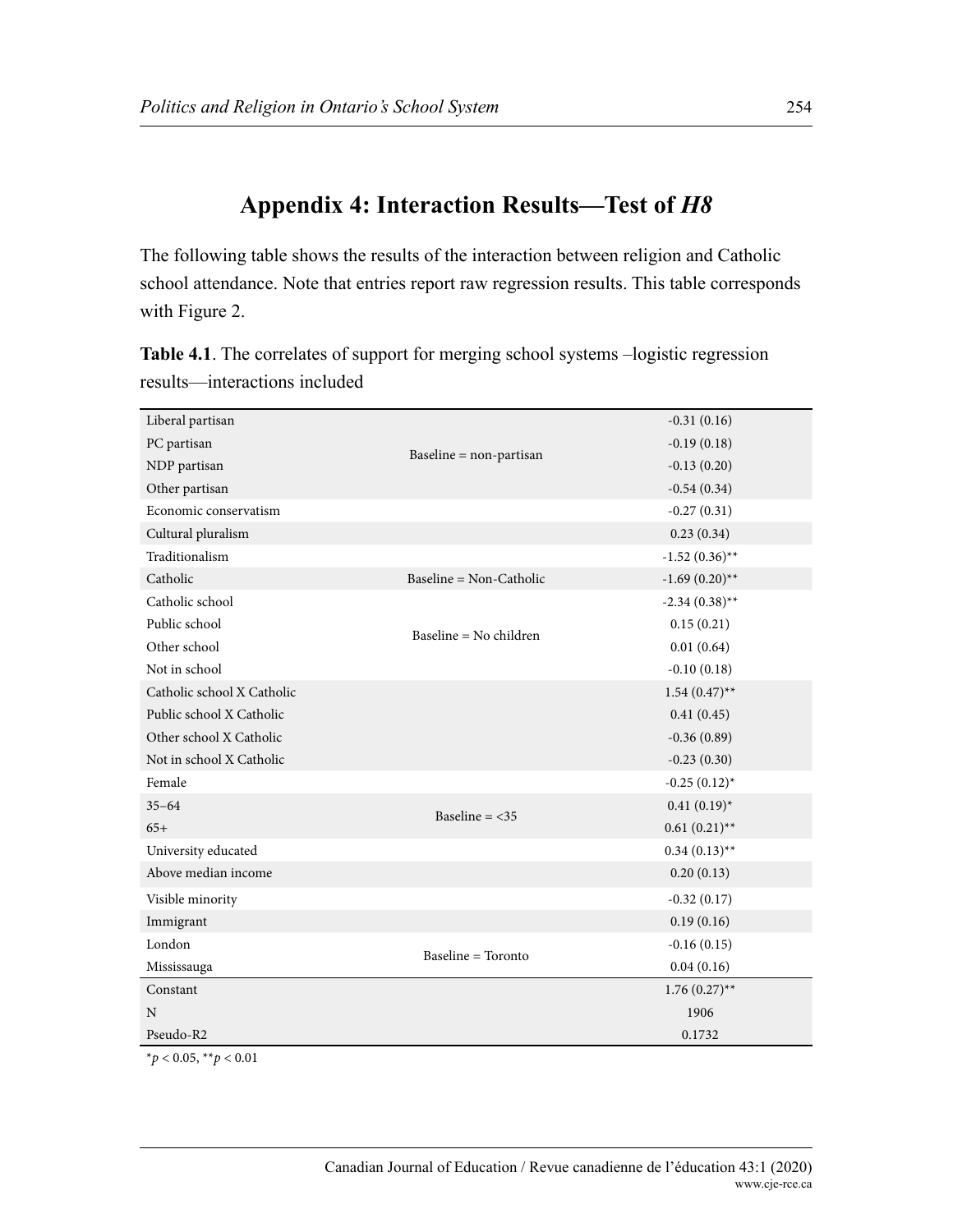## **References**

- Alphonso, C. (2018a, February 12). In push for funding, Ontario's Catholic school boards enrolling more non-Catholics. *The Globe and Mail*. [https://www.theglobeandmail.com/news/national/education/in-fight-for](https://www.theglobeandmail.com/news/national/education/in-fight-for-funding-ontarios-catholic-school-boards-enrolling-morenon-catholics/article37954552/)[funding-ontarios-catholic-school-boards-enrolling-morenon-catholics/](https://www.theglobeandmail.com/news/national/education/in-fight-for-funding-ontarios-catholic-school-boards-enrolling-morenon-catholics/article37954552/) [article37954552/](https://www.theglobeandmail.com/news/national/education/in-fight-for-funding-ontarios-catholic-school-boards-enrolling-morenon-catholics/article37954552/)
- Alphonso, C. (2018b, March 21). Ontario Catholic school board faces backlash over controversial donation policy. *The Globe and Mail*. [https://www.theglobeandmail.com/canada/education/](https://www.theglobeandmail.com/canada/education/article-ontario-catholic-school-board-faces-backlash-over-controversial/) [article-ontario-catholic-school-board-faces-backlash-over-controversial/](https://www.theglobeandmail.com/canada/education/article-ontario-catholic-school-board-faces-backlash-over-controversial/)
- Blais, A. (2005). Accounting for the electoral success of the Liberal Party in Canada presidential address to the Canadian Political Science Association London, Ontario, June 3, 2005. *Canadian Journal of Political Science*, *38*(4), 821–840.
- Blais, A., Gidengil, E., Nadeau, R., & Nevitte, N. (2002). *Anatomy of a liberal victory: Making sense of the vote in the 2000 Canadian election*. Broadview Press.
- Bourne, K. (2017, December 14). 57 per cent of Albertans don't think Catholic system should be fully funded: Poll. *Global News*. [https://globalnews.ca/](https://globalnews.ca/news/3918141/57-per-cent-of-albertans-dont-think-catholic-system-should-be-fully-funded-poll/) [news/3918141/57-per-cent-of-albertans-dont-think-catholic-system-should-be](https://globalnews.ca/news/3918141/57-per-cent-of-albertans-dont-think-catholic-system-should-be-fully-funded-poll/)[fully-funded-poll/](https://globalnews.ca/news/3918141/57-per-cent-of-albertans-dont-think-catholic-system-should-be-fully-funded-poll/)
- Brennan, T. (2011). Roman Catholic schooling in Ontario: Past struggles, present challenges, future direction? *Canadian Journal of Education*, *34*(4), 20–33.
- CBC News. (2017, November 8). Sask. government invokes notwithstanding clause over Catholic school ruling. *CBC News*. [https://www.cbc.ca/news/canada/](https://www.cbc.ca/news/canada/saskatchewan/sask-notwithstanding-schools-1.4392895) [saskatchewan/sask-notwithstanding-schools-1.4392895](https://www.cbc.ca/news/canada/saskatchewan/sask-notwithstanding-schools-1.4392895)
- Dabu Nonato, S. (2012, February 2). Ontario, Catholic Schools face off over gay– straight alliances. *The National Post*. [https://nationalpost.com/news/canada/](https://nationalpost.com/news/canada/ontario-catholic-schools-face-off-over-gay-straight-alliances) [ontario-catholic-schools-face-off-over-gay-straight-alliances](https://nationalpost.com/news/canada/ontario-catholic-schools-face-off-over-gay-straight-alliances)
- Fatima, S. (2015, June 11). Ontario sex education debate turns heated in Halton. *The Globe and Mail*. [https://www.theglobeandmail.com/news/toronto/](https://www.theglobeandmail.com/news/toronto/polarized-debates-over-ontario-sex-education-curriculum-continue/article24915342/)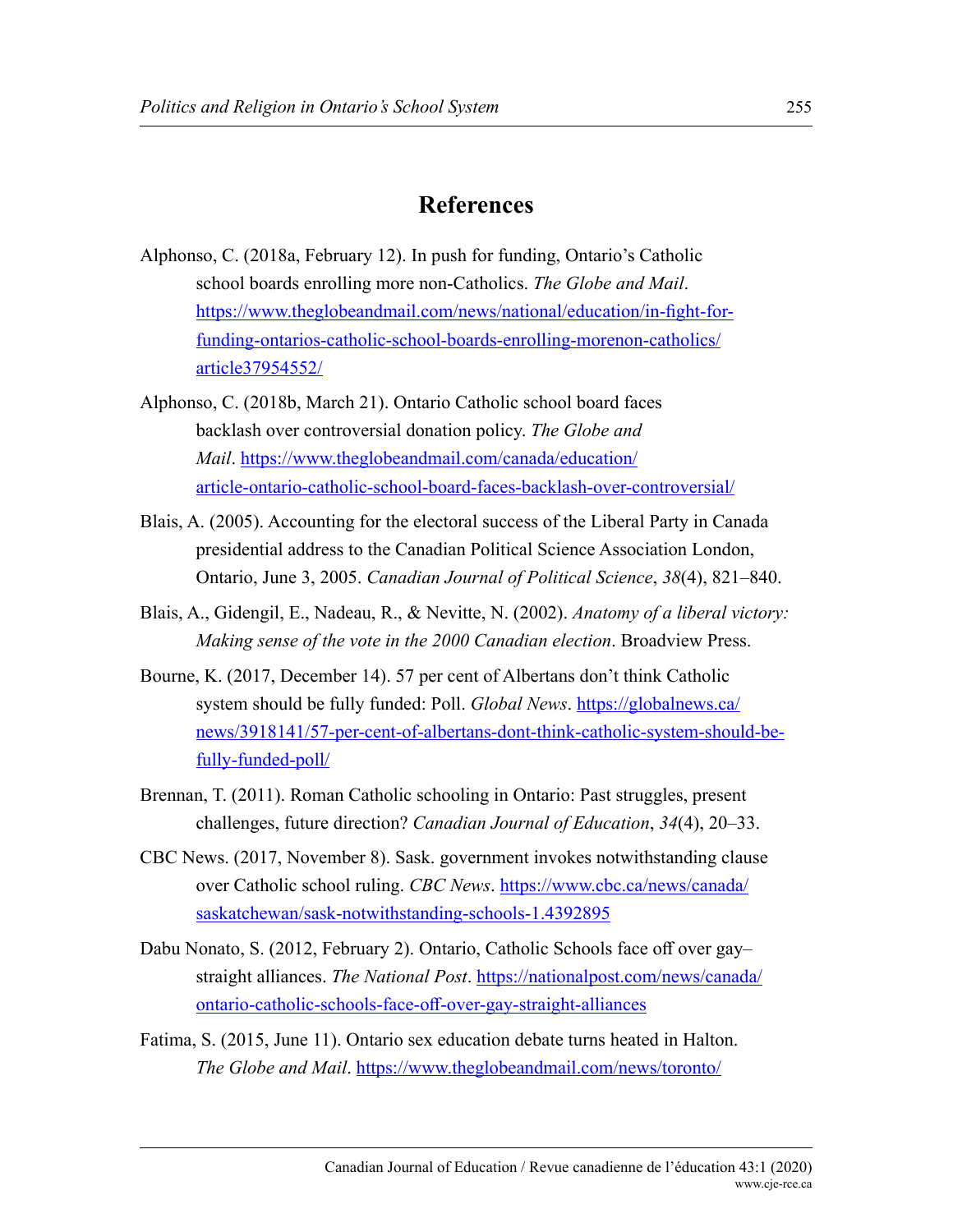[polarized-debates-over-ontario-sex-education-curriculum-continue/](https://www.theglobeandmail.com/news/toronto/polarized-debates-over-ontario-sex-education-curriculum-continue/article24915342/) [article24915342/](https://www.theglobeandmail.com/news/toronto/polarized-debates-over-ontario-sex-education-curriculum-continue/article24915342/)

- Ferguson, R. (2012, June 6). Nearly half of Ontarians oppose Catholic School support, poll finds. *The Toronto Star*. [https://www.thestar.com/news/canada/2012/06/06/](https://www.thestar.com/news/canada/2012/06/06/nearly_half_of_ontarians_oppose_catholic_school_support_poll_finds.html) nearly half of ontarians oppose catholic school support poll finds.html
- Forum Research. (2015). *News release—Majority oppose public funding for Catholic schools*. [http://poll.forumresearch.com/data/ON%20Catholic%20School%20](http://poll.forumresearch.com/data/ON%20Catholic%20School%20Funding%20News%20Release%20(2015%2007%2008)%20Forum%20Research.pdf) [Funding%20News%20Release%20\(2015%2007%2008\)%20Forum%20Research.](http://poll.forumresearch.com/data/ON%20Catholic%20School%20Funding%20News%20Release%20(2015%2007%2008)%20Forum%20Research.pdf) [pdf](http://poll.forumresearch.com/data/ON%20Catholic%20School%20Funding%20News%20Release%20(2015%2007%2008)%20Forum%20Research.pdf)
- Gidney, R. D. (1999). *From hope to Harris: The reshaping of Ontario's schools*. University of Toronto Press.
- Haggart, B. (1998). New school funding formula raises questions and concerns. *Catholic New Times*, *22*(7), 14.
- Johnston, R. (2017). *The Canadian party system*. UBC Press.
- Levy, J. (2017). *Rationalism, pluralism, and freedom*. Oxford University Press.
- Lucas, J. (2016). *Fields of authority: Special purpose governance in Ontario, 1815–2015*. University of Toronto Press.
- Macedo, S. (1995). Liberal civic education and religious fundamentalism: The case of God v. John Rawls? *Ethics*, *105*(3), 468–496.
- MacLellan, D. (2012). Faith-based schooling and the politics of education: A case study of Ontario, Canada. *Politics and Religion Journal*, *6*(1), 37–59.
- Russell, A. (2018, June 6). With up to \$1.6B in savings, should Ontario defund its Catholic schools? *Global News*. [https://globalnews.ca/news/4247095/](https://globalnews.ca/news/4247095/ontario-separate-schools-election/) [ontario-separate-schools-election/](https://globalnews.ca/news/4247095/ontario-separate-schools-election/)
- Stamp, R. (1985). The historical background to separate schools in Ontario. Ontario Department of Education.
- Turgeon, L., Bilodeau, A., White, S., & Henderson, A. (2019). A tale of two liberalisms? Attitudes toward minority religious symbols in Quebec and Canada. *Canadian Journal of Political Science*, *52*(2), 247–265.